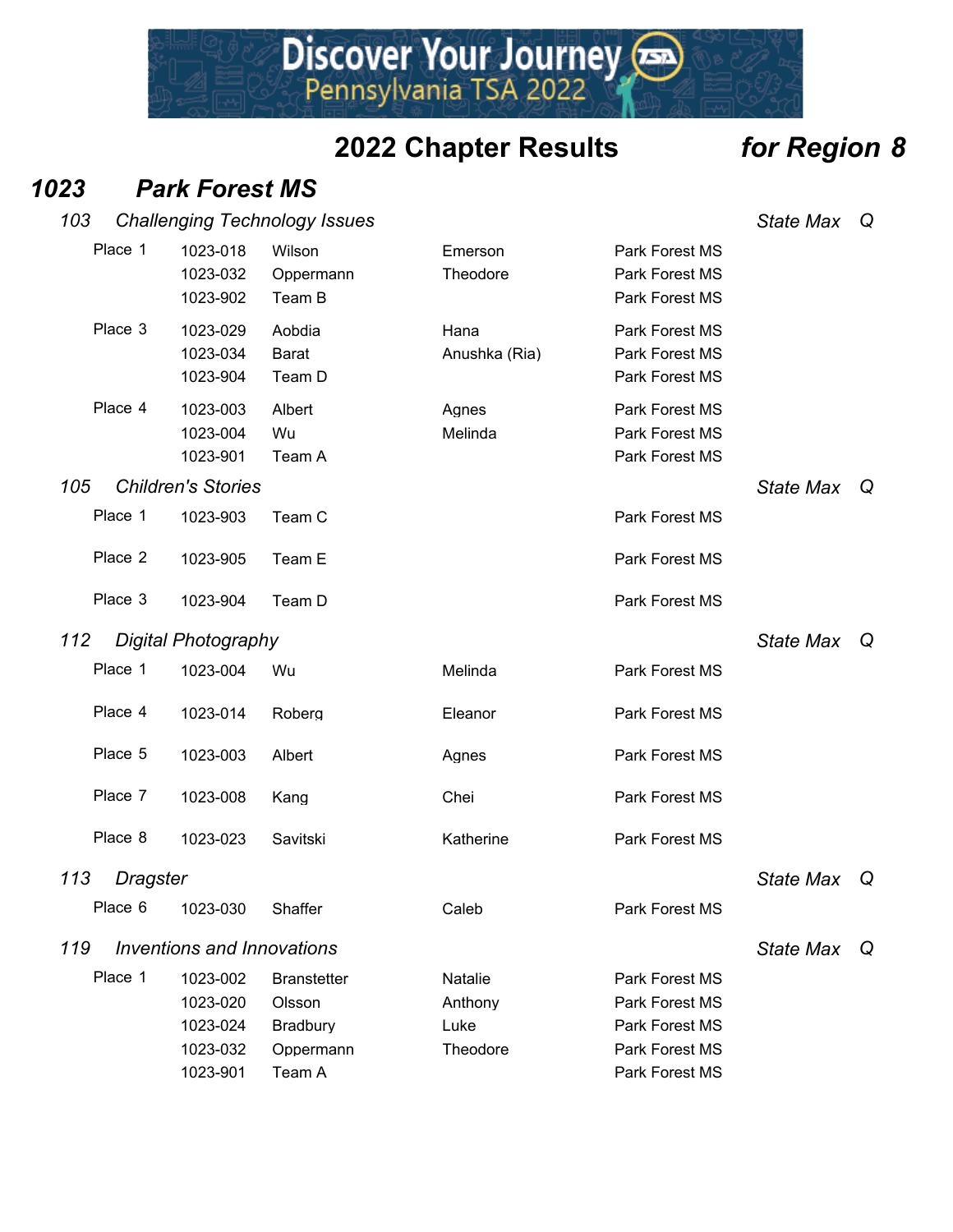Discover Your Journey

*121 Leadership Strategies State Max Q*

| Place 1                 | 1023-010<br>1023-012<br>1023-038<br>1023-904             | Meredith<br>Shea<br><b>Reyes Porro</b><br>Team D                        | Gaby<br>Esme<br>Marcela                      | Park Forest MS<br>Park Forest MS<br>Park Forest MS<br>Park Forest MS                   |                  |   |
|-------------------------|----------------------------------------------------------|-------------------------------------------------------------------------|----------------------------------------------|----------------------------------------------------------------------------------------|------------------|---|
| Place 6                 | 1023-026<br>1023-027<br>1023-035<br>1023-902             | Warner<br><b>Burn</b><br>Short<br>Team B                                | Allison<br>Adrianna<br>Stella                | Park Forest MS<br>Park Forest MS<br>Park Forest MS<br>Park Forest MS                   |                  |   |
| 122                     | <b>Mass Production</b>                                   |                                                                         |                                              |                                                                                        | <b>State Max</b> | Q |
| Place 1                 | 1023-002<br>1023-017<br>1023-025<br>1023-041<br>1023-901 | <b>Branstetter</b><br>Wang<br>Gao<br>Lucy<br>Team A                     | Natalie<br>Linda<br>Yuer<br>Rebecca          | Park Forest MS<br>Park Forest MS<br>Park Forest MS<br>Park Forest MS<br>Park Forest MS |                  |   |
| 125                     | <b>Microcontroller Design</b>                            |                                                                         |                                              |                                                                                        | State Max 2      |   |
| Place 1                 | 1023-002<br>1023-024<br>1023-031<br>1023-032<br>1023-901 | <b>Branstetter</b><br><b>Bradbury</b><br>Jackson<br>Oppermann<br>Team A | <b>Natalie</b><br>Luke<br>Gretel<br>Theodore | Park Forest MS<br>Park Forest MS<br>Park Forest MS<br>Park Forest MS<br>Park Forest MS |                  |   |
| 126                     | <b>Off the Grid</b>                                      |                                                                         |                                              |                                                                                        | <b>State Max</b> | Q |
| Place 6                 | 1023-904                                                 | Team D                                                                  |                                              | Park Forest MS                                                                         |                  |   |
| 128                     | <b>Problem Solving</b>                                   |                                                                         |                                              |                                                                                        | <b>State Max</b> | Q |
| Place 8                 | 1023-903                                                 | Team C                                                                  |                                              | Park Forest MS                                                                         |                  |   |
| 131                     | <b>Structural Engineering</b>                            |                                                                         |                                              |                                                                                        | <b>State Max</b> | Q |
|                         | Place 4 1023-901 Team A                                  |                                                                         |                                              | Park Forest MS                                                                         |                  |   |
| 133<br><b>Tech Bowl</b> |                                                          |                                                                         |                                              |                                                                                        | State Max 3      |   |
| Place 1                 | 1023-011<br>1023-013<br>1023-033<br>1023-901             | Ling<br>Wang<br>Lei<br>Team A                                           | Leo<br>Leo<br>lan                            | Park Forest MS<br>Park Forest MS<br>Park Forest MS<br>Park Forest MS                   |                  |   |
| Place 3                 | 1023-009<br>1023-021<br>1023-036<br>1023-902             | Wadhia<br>Lenkey<br>Gubbini<br>Team B                                   | Neelesh<br>Westin<br>Arnav                   | Park Forest MS<br>Park Forest MS<br>Park Forest MS<br>Park Forest MS                   |                  |   |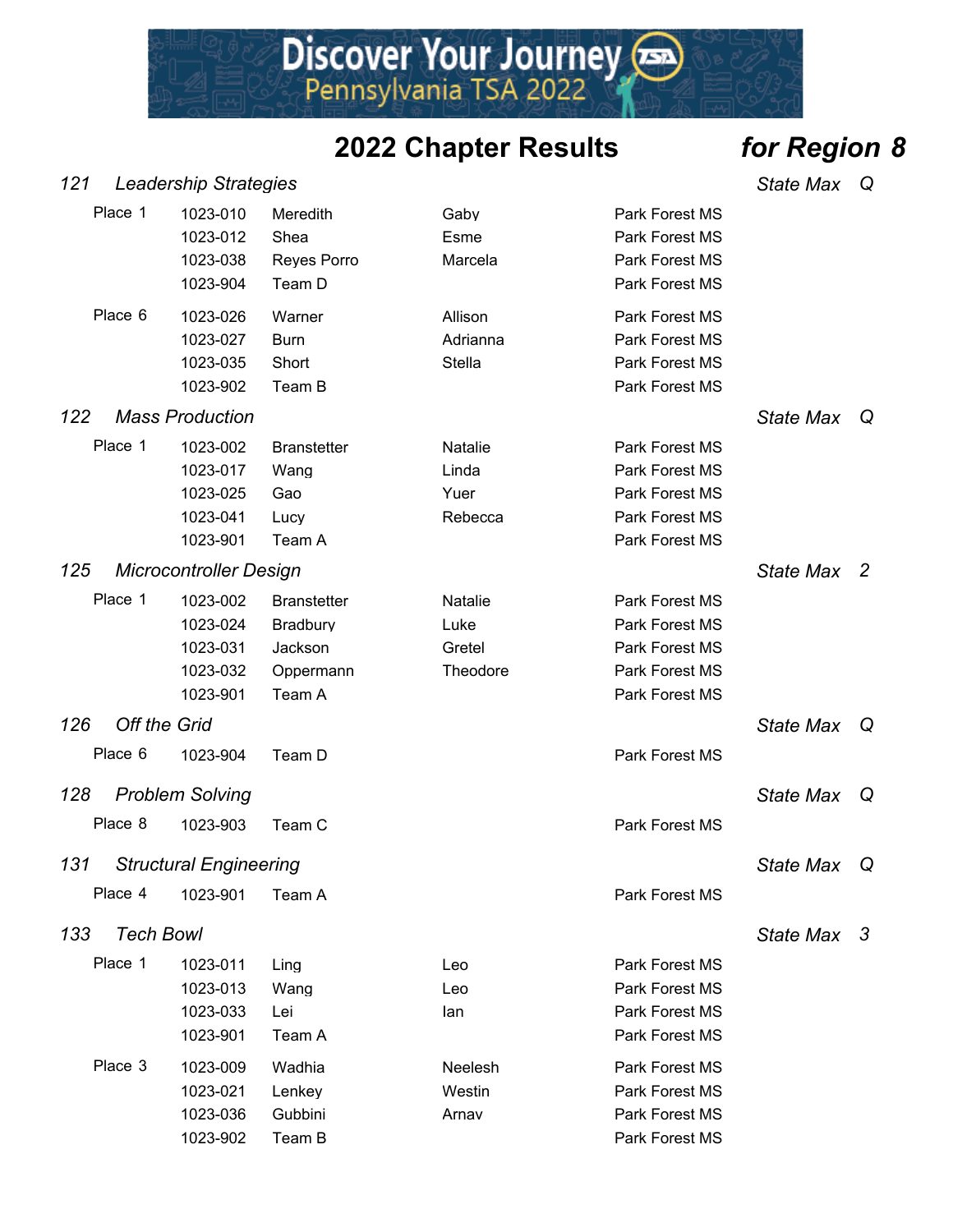|     | Place 4  | 1023-904                   | Team D             |         | Park Forest MS |                  |                |
|-----|----------|----------------------------|--------------------|---------|----------------|------------------|----------------|
|     | Place 6  | 1023-903                   | Team C             |         | Park Forest MS |                  |                |
| 134 |          | <b>Technical Design</b>    |                    |         |                | State Max 2      |                |
|     | Place 3  | 1023-901                   | Team A             |         | Park Forest MS |                  |                |
| 135 |          | <b>Video Game Design</b>   |                    |         |                | <b>State Max</b> | $\overline{2}$ |
|     | Place 1  | 1023-902                   | Team B             |         | Park Forest MS |                  |                |
|     | Place 2  | 1023-901                   | Team A             |         | Park Forest MS |                  |                |
| 136 |          | <b>Website Design</b>      |                    |         |                | <b>State Max</b> | Q              |
|     | Place 1  | 1023-901                   | Team A             |         | Park Forest MS |                  |                |
| 172 |          | <b>Tech Bowl - Written</b> |                    |         |                | <b>State Max</b> | 0              |
|     | Place 1  | 1023-036                   | Gubbini            | Arnav   | Park Forest MS |                  |                |
|     | Place 2  | 1023-040                   | Scipione           | Vincent | Park Forest MS |                  |                |
|     | Place 3  | 1023-013                   | Wang               | Leo     | Park Forest MS |                  |                |
|     | Place 4  | 1023-002                   | <b>Branstetter</b> | Natalie | Park Forest MS |                  |                |
|     | Place 5  | 1023-033                   | Lei                | lan     | Park Forest MS |                  |                |
|     | Place 7  | 1023-011                   | Ling               | Leo     | Park Forest MS |                  |                |
|     | Place 11 | 1023-017                   | Wang               | Linda   | Park Forest MS |                  |                |
|     | Place 12 | 1023-021                   | Lenkey             | Westin  | Park Forest MS |                  |                |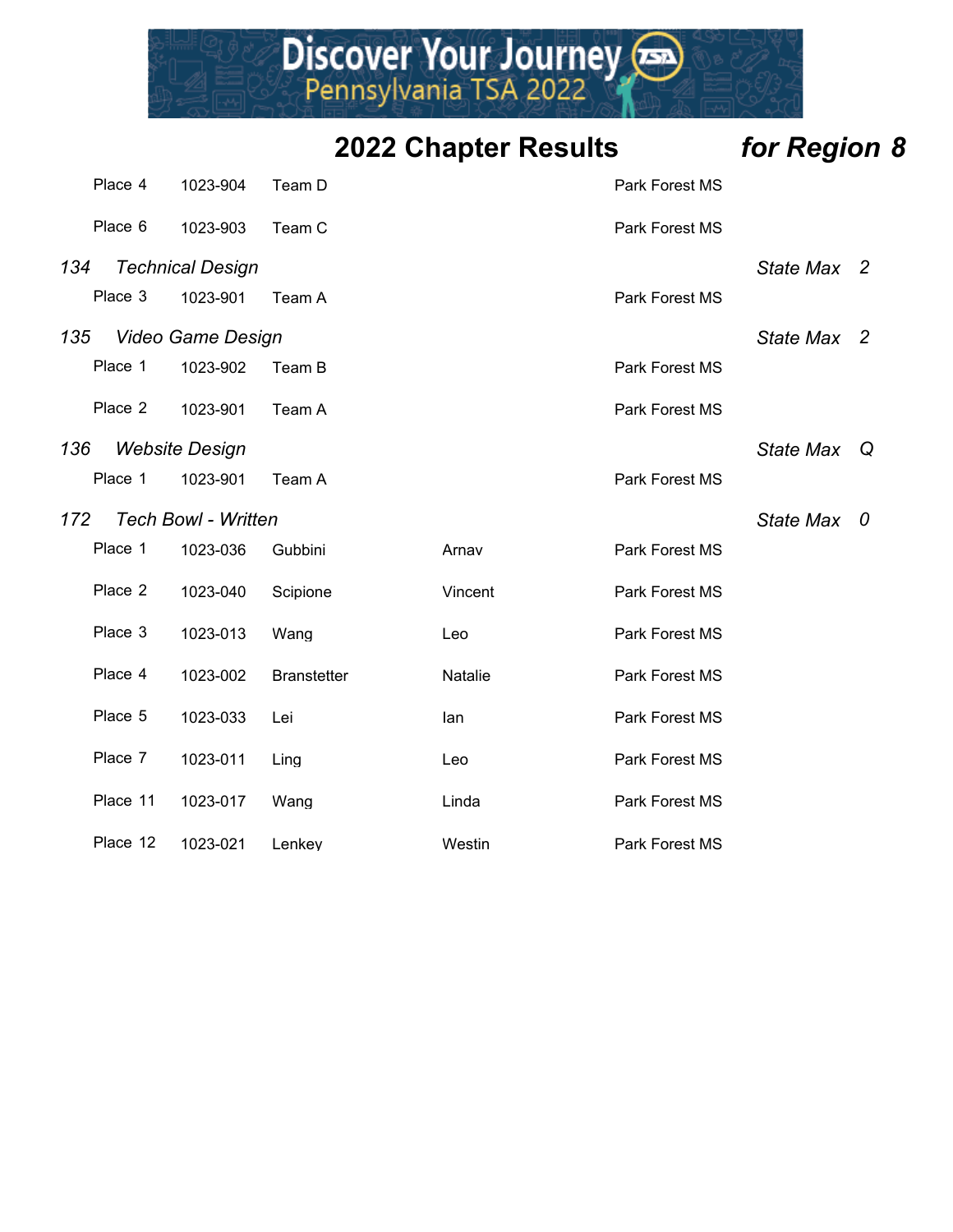Discover Your Journey

| 1075          |          |                                                                                              |                                                                                                                                                                                                                                               |                 |                  |                |
|---------------|----------|----------------------------------------------------------------------------------------------|-----------------------------------------------------------------------------------------------------------------------------------------------------------------------------------------------------------------------------------------------|-----------------|------------------|----------------|
| 106           |          |                                                                                              |                                                                                                                                                                                                                                               |                 | <b>State Max</b> | $\overline{2}$ |
| Place 1       | 1075-901 | Team A                                                                                       |                                                                                                                                                                                                                                               | Richland Jr. HS |                  |                |
| 108           |          |                                                                                              |                                                                                                                                                                                                                                               |                 | <b>State Max</b> | $\overline{2}$ |
| Place 1       | 1075-020 | Murad                                                                                        | Rasheed                                                                                                                                                                                                                                       | Richland Jr. HS |                  |                |
| Place 2       | 1075-010 | Krinjeck                                                                                     | Jacob                                                                                                                                                                                                                                         | Richland Jr. HS |                  |                |
| 109           |          |                                                                                              |                                                                                                                                                                                                                                               |                 | <b>State Max</b> | $\overline{2}$ |
| Place 1       | 1075-901 | Team A                                                                                       |                                                                                                                                                                                                                                               | Richland Jr. HS |                  |                |
| 112           |          |                                                                                              |                                                                                                                                                                                                                                               |                 | <b>State Max</b> | Q              |
| Place 2       | 1075-014 | Zvara                                                                                        | Maisey                                                                                                                                                                                                                                        | Richland Jr. HS |                  |                |
| Place 6       | 1075-008 | Murphy                                                                                       | Garrett                                                                                                                                                                                                                                       | Richland Jr. HS |                  |                |
| 113           |          |                                                                                              |                                                                                                                                                                                                                                               |                 | <b>State Max</b> | Q              |
| Place 4       | 1075-013 | Cashdollar                                                                                   | Levi                                                                                                                                                                                                                                          | Richland Jr. HS |                  |                |
| 116<br>Flight |          |                                                                                              |                                                                                                                                                                                                                                               |                 | <b>State Max</b> | - Q            |
| Place 1       | 1075-002 | Chen                                                                                         | Boyi                                                                                                                                                                                                                                          | Richland Jr. HS |                  |                |
| Place 2       | 1075-021 | Kovalsky                                                                                     | Spencer                                                                                                                                                                                                                                       | Richland Jr. HS |                  |                |
| 117           |          |                                                                                              |                                                                                                                                                                                                                                               |                 | <b>State Max</b> | $\overline{2}$ |
| Place 1       | 1075-901 | Team A                                                                                       |                                                                                                                                                                                                                                               | Richland Jr. HS |                  |                |
| 123           |          |                                                                                              |                                                                                                                                                                                                                                               |                 | <b>State Max</b> | $\overline{1}$ |
| Place 3       |          | Team A                                                                                       |                                                                                                                                                                                                                                               | Richland Jr. HS |                  |                |
| 126           |          |                                                                                              |                                                                                                                                                                                                                                               |                 | <b>State Max</b> | Q              |
| Place 4       | 1075-901 | Team A                                                                                       |                                                                                                                                                                                                                                               | Richland Jr. HS |                  |                |
| 128           |          |                                                                                              |                                                                                                                                                                                                                                               |                 | <b>State Max</b> | Q              |
| Place 6       | 1075-901 | Team A                                                                                       |                                                                                                                                                                                                                                               | Richland Jr. HS |                  |                |
| 130           |          |                                                                                              |                                                                                                                                                                                                                                               |                 | <b>State Max</b> | Q              |
| Place 1       | 1075-901 | Team A                                                                                       |                                                                                                                                                                                                                                               | Richland Jr. HS |                  |                |
| 131           |          |                                                                                              |                                                                                                                                                                                                                                               |                 | <b>State Max</b> | ା Q            |
| Place 1       | 1075-901 | Team A                                                                                       |                                                                                                                                                                                                                                               | Richland Jr. HS |                  |                |
|               |          | Coding<br>Dragster<br><b>Off the Grid</b><br><b>Problem Solving</b><br><b>STEM Animation</b> | <b>Richland Jr. HS</b><br><b>Computer-Aided Design Foundations</b><br><b>Construction Challenge</b><br><b>Digital Photography</b><br><b>Forensic Technology</b><br><b>Mechanical Engineering</b><br>1075-901<br><b>Structural Engineering</b> |                 |                  |                |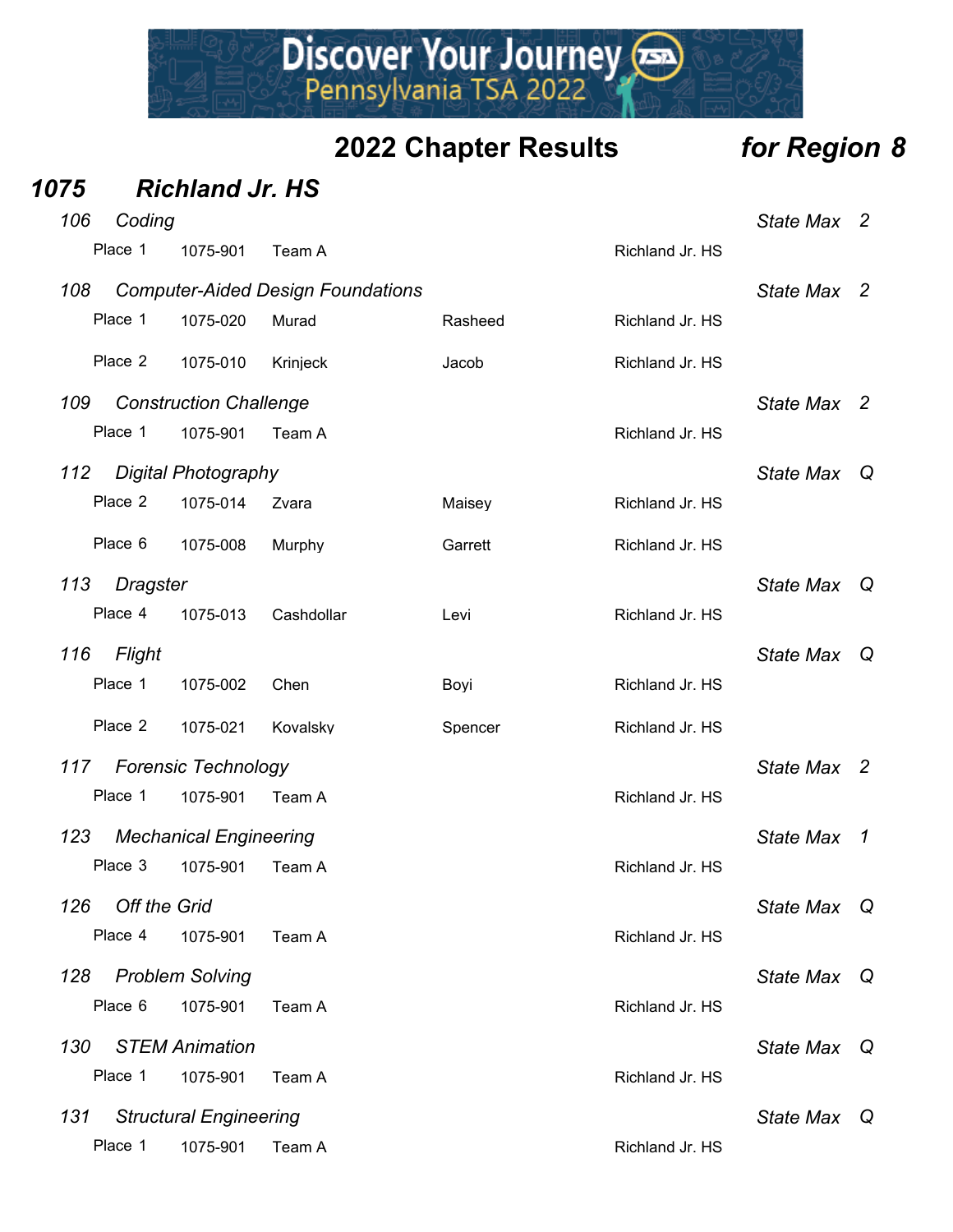

| 136<br><b>Website Design</b> |                 |        |        |                 | State Max Q |  |
|------------------------------|-----------------|--------|--------|-----------------|-------------|--|
| Place 3                      | 1075-901        | Team A |        | Richland Jr. HS |             |  |
| 151                          | PA - Delta Dart |        |        |                 | State Max 5 |  |
| Place 4                      | 1075-019        | Khanal | Nichal | Richland Jr. HS |             |  |
| 158                          | PA - Snapshot   |        |        |                 | State Max 4 |  |
| Place 2                      | 1075-014        | Zvara  | Maisey | Richland Jr. HS |             |  |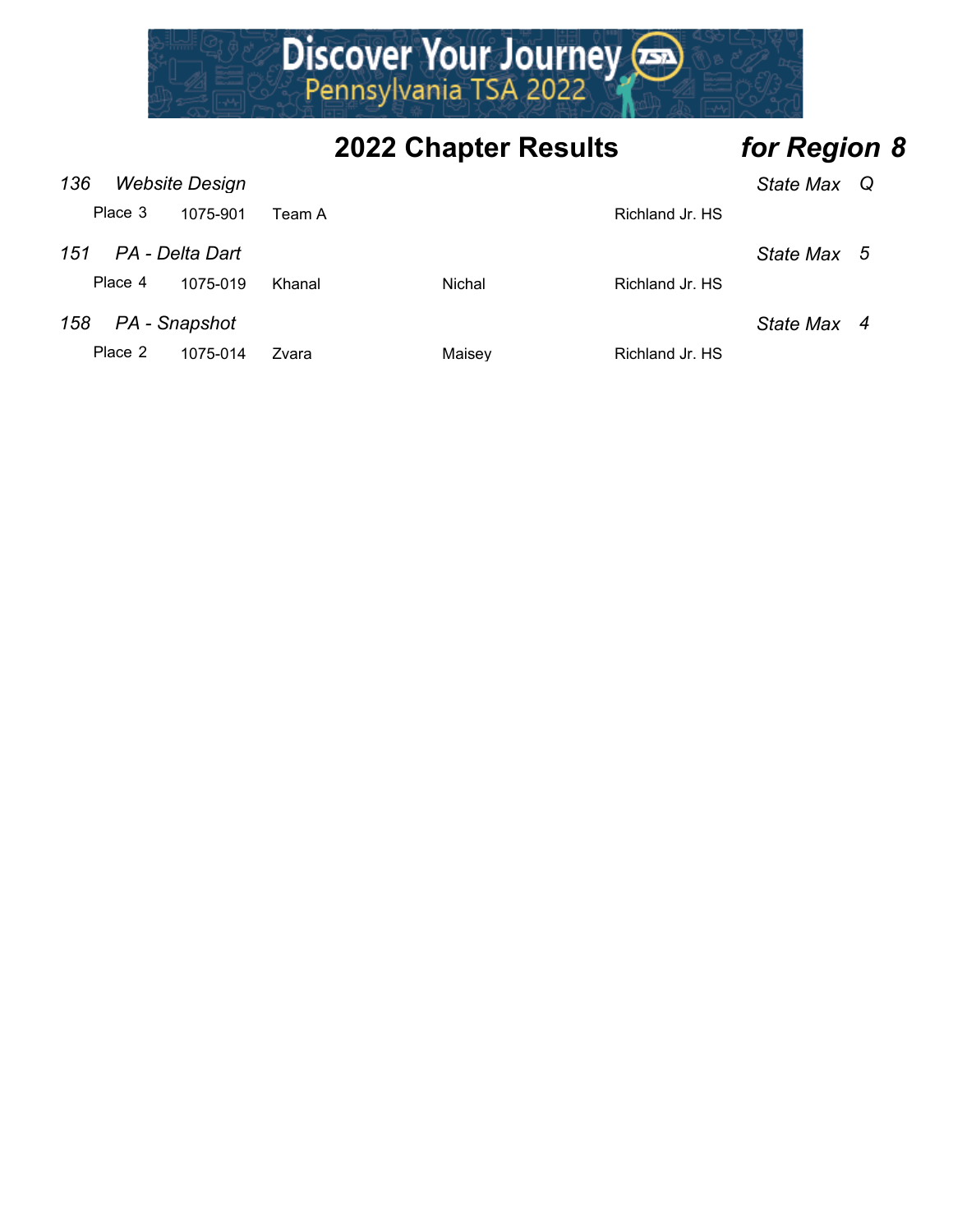

#### *1090 Windber Area MS*

#### *128 Problem Solving State Max Q*

Place 2 1090-901 Team A Windber Area MS

#### *129 Promotional Marketing State Max Q*

Place 2 1090-003 Dzurko Taylor Taylor Windber Area MS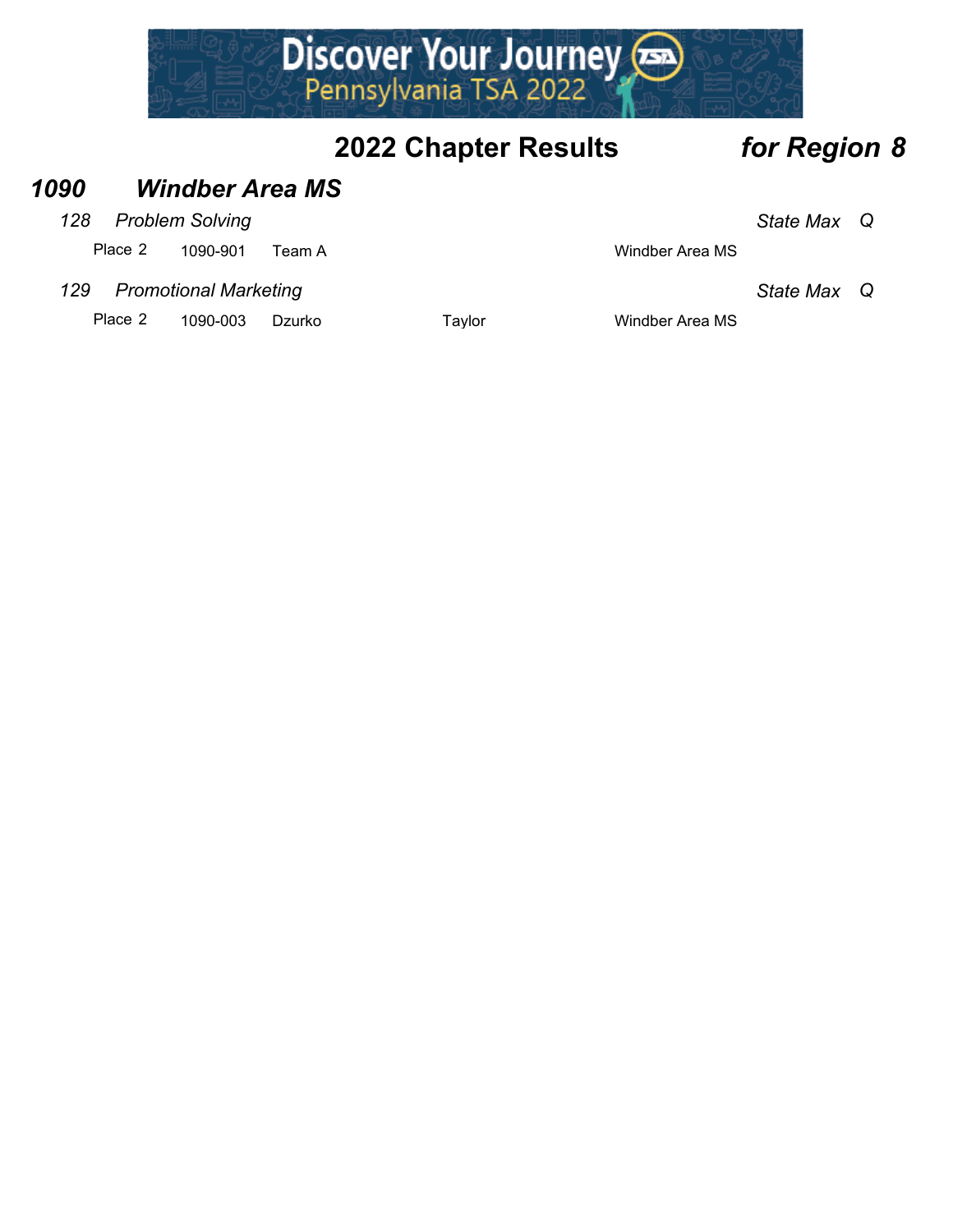Discover Your Journey

#### *1115 Westmont Hilltop*

| 102 | Career Prep |                                   |               |              |                         | <b>State Max</b> | $\overline{2}$ |
|-----|-------------|-----------------------------------|---------------|--------------|-------------------------|------------------|----------------|
|     | Place 1     | 1115-002                          | Arnold        | Addison      | <b>Westmont Hilltop</b> |                  |                |
|     | Place 2     | 1115-022                          | Newman        | Kassidy      | <b>Westmont Hilltop</b> |                  |                |
|     | Place 3     | 1115-006                          | Glover        | Mara         | <b>Westmont Hilltop</b> |                  |                |
| 104 |             | <b>Chapter Team</b>               |               |              |                         | <b>State Max</b> | $\overline{1}$ |
|     | Place 1     | 1115-901                          | Team A        |              | <b>Westmont Hilltop</b> |                  |                |
| 111 |             | <b>Data Science and Analytics</b> |               |              |                         | <b>State Max</b> | $\overline{2}$ |
|     | Place 1     | 1115-901                          | Team A        |              | <b>Westmont Hilltop</b> |                  |                |
| 112 |             | <b>Digital Photography</b>        |               |              |                         | <b>State Max</b> | Q              |
|     | Place 3     | 1115-016                          | Allen         | John         | <b>Westmont Hilltop</b> |                  |                |
| 115 |             | <b>Essays on Technology</b>       |               |              |                         | <b>State Max</b> | $\overline{1}$ |
|     | Place 1     | 1115-015                          | Kovalchik     | Katerina     | <b>Westmont Hilltop</b> |                  |                |
|     | Place 2     | 1115-014                          | <b>Dively</b> | Hope         | <b>Westmont Hilltop</b> |                  |                |
|     | Place 3     | 1115-021                          | Lint          | <b>Brody</b> | <b>Westmont Hilltop</b> |                  |                |
| 116 | Flight      |                                   |               |              |                         | State Max Q      |                |
|     | Place 3     | 1115-020                          | Ling          | Nate         | <b>Westmont Hilltop</b> |                  |                |
|     | Place 4     | 1115-021                          | Lint          | <b>Brody</b> | <b>Westmont Hilltop</b> |                  |                |
| 117 |             | <b>Forensic Technology</b>        |               |              |                         | State Max 2      |                |
|     | Place 2     | 1115-902                          | Team B        |              | <b>Westmont Hilltop</b> |                  |                |
| 121 |             | Leadership Strategies             |               |              |                         | <b>State Max</b> | Q              |
|     | Place 3     | 1115-002                          | Arnold        | Addison      | <b>Westmont Hilltop</b> |                  |                |
|     |             | 1115-012                          | Manges        | Emma         | <b>Westmont Hilltop</b> |                  |                |
|     |             | 1115-015                          | Kovalchik     | Katerina     | <b>Westmont Hilltop</b> |                  |                |
|     |             | 1115-901                          | Team A        |              | <b>Westmont Hilltop</b> |                  |                |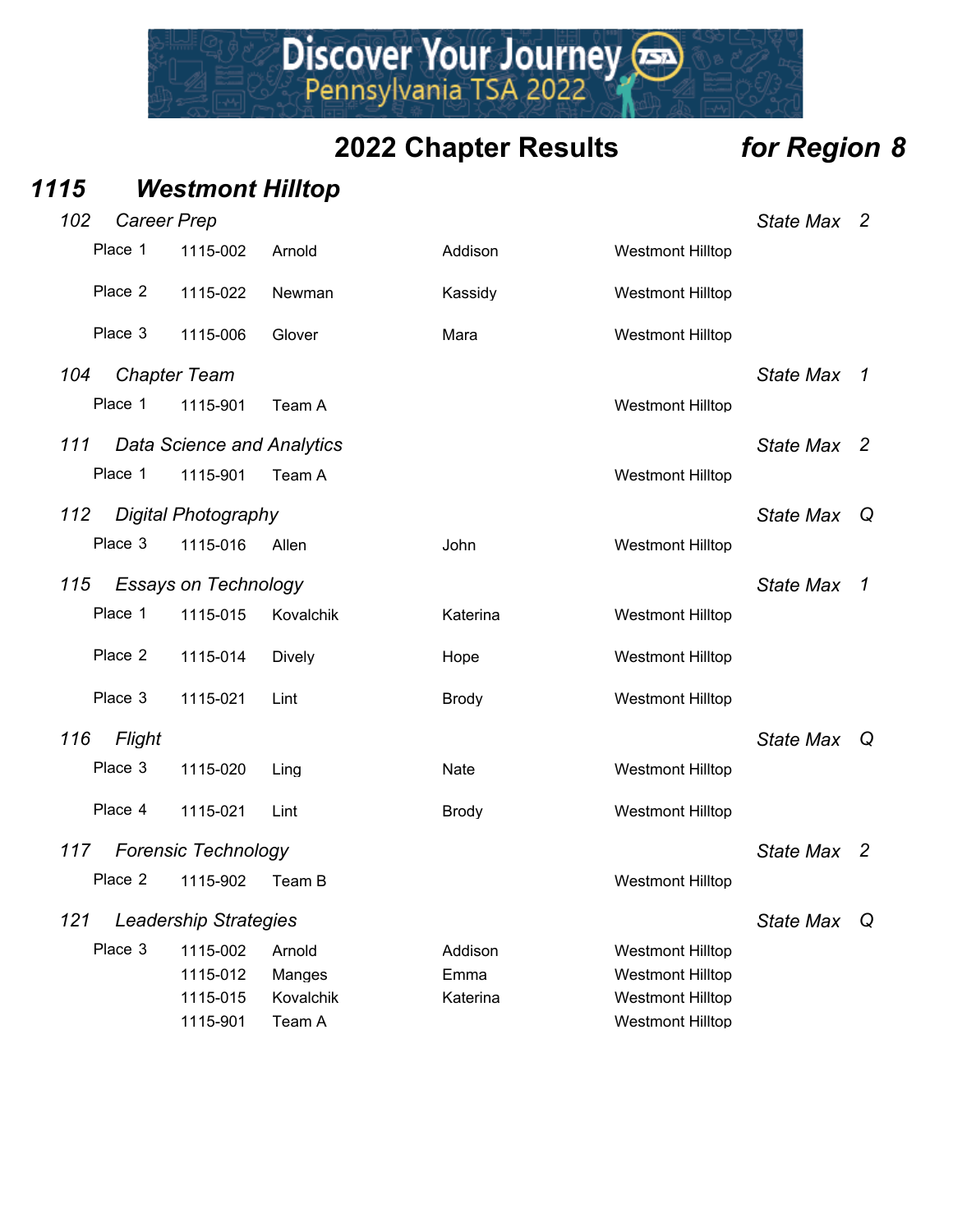Discover Your Journey

*122 Mass Production State Max Q*

|     | Place 2             | 1115-011<br>1115-020<br>1115-027<br>1115-028<br>1115-901 | Manges<br>Ling<br>Gilbert<br>Horner<br>Team A | Logan<br>Nate<br>Kendall<br>Ryan | <b>Westmont Hilltop</b><br><b>Westmont Hilltop</b><br><b>Westmont Hilltop</b><br><b>Westmont Hilltop</b><br><b>Westmont Hilltop</b> |                  |   |
|-----|---------------------|----------------------------------------------------------|-----------------------------------------------|----------------------------------|-------------------------------------------------------------------------------------------------------------------------------------|------------------|---|
| 126 | <b>Off the Grid</b> |                                                          |                                               |                                  |                                                                                                                                     | State Max        | Q |
|     | Place 1             | 1115-901                                                 | Team A                                        |                                  | <b>Westmont Hilltop</b>                                                                                                             |                  |   |
|     | Place 2             | 1115-903                                                 | Team C                                        |                                  | <b>Westmont Hilltop</b>                                                                                                             |                  |   |
|     | Place 5             | 1115-904                                                 | Team D                                        |                                  | <b>Westmont Hilltop</b>                                                                                                             |                  |   |
| 127 |                     | <b>Prepared Speech</b>                                   |                                               |                                  |                                                                                                                                     | <b>State Max</b> | Q |
|     | Place 1             | 1115-021                                                 | Lint                                          | <b>Brody</b>                     | <b>Westmont Hilltop</b>                                                                                                             |                  |   |
| 129 |                     | <b>Promotional Marketing</b>                             |                                               |                                  |                                                                                                                                     | <b>State Max</b> | Q |
|     | Place 1             | 1115-003                                                 | Arnold                                        | Caridy                           | <b>Westmont Hilltop</b>                                                                                                             |                  |   |
| 131 |                     | <b>Structural Engineering</b>                            |                                               |                                  |                                                                                                                                     | <b>State Max</b> | Q |
|     | Place 3             | 1115-901                                                 | Team A                                        |                                  | <b>Westmont Hilltop</b>                                                                                                             |                  |   |
| 133 | <b>Tech Bowl</b>    |                                                          |                                               |                                  |                                                                                                                                     | State Max 3      |   |
|     | Place 2             | 1115-005<br>1115-018<br>1115-021<br>1115-901             | Galiote<br>Faight<br>Lint<br>Team A           | Tyler<br>Kennedy<br><b>Brody</b> | <b>Westmont Hilltop</b><br><b>Westmont Hilltop</b><br><b>Westmont Hilltop</b><br><b>Westmont Hilltop</b>                            |                  |   |
|     | Place 5             | 1115-904                                                 | Team D                                        |                                  | <b>Westmont Hilltop</b>                                                                                                             |                  |   |
|     | Place 7             | 1115-902                                                 | Team B                                        |                                  | <b>Westmont Hilltop</b>                                                                                                             |                  |   |
| 136 |                     | <b>Website Design</b>                                    |                                               |                                  |                                                                                                                                     | <b>State Max</b> | Q |
|     | Place 2             | 1115-901                                                 | Team A                                        |                                  | <b>Westmont Hilltop</b>                                                                                                             |                  |   |
| 151 |                     | PA - Delta Dart                                          |                                               |                                  |                                                                                                                                     | State Max 5      |   |
|     | Place 1             | 1115-011                                                 | Manges                                        | Logan                            | <b>Westmont Hilltop</b>                                                                                                             |                  |   |
|     | Place 2             | 1115-009                                                 | Lee                                           | John                             | <b>Westmont Hilltop</b>                                                                                                             |                  |   |
|     | Place 3             | 1115-018                                                 | Faight                                        | Kennedy                          | <b>Westmont Hilltop</b>                                                                                                             |                  |   |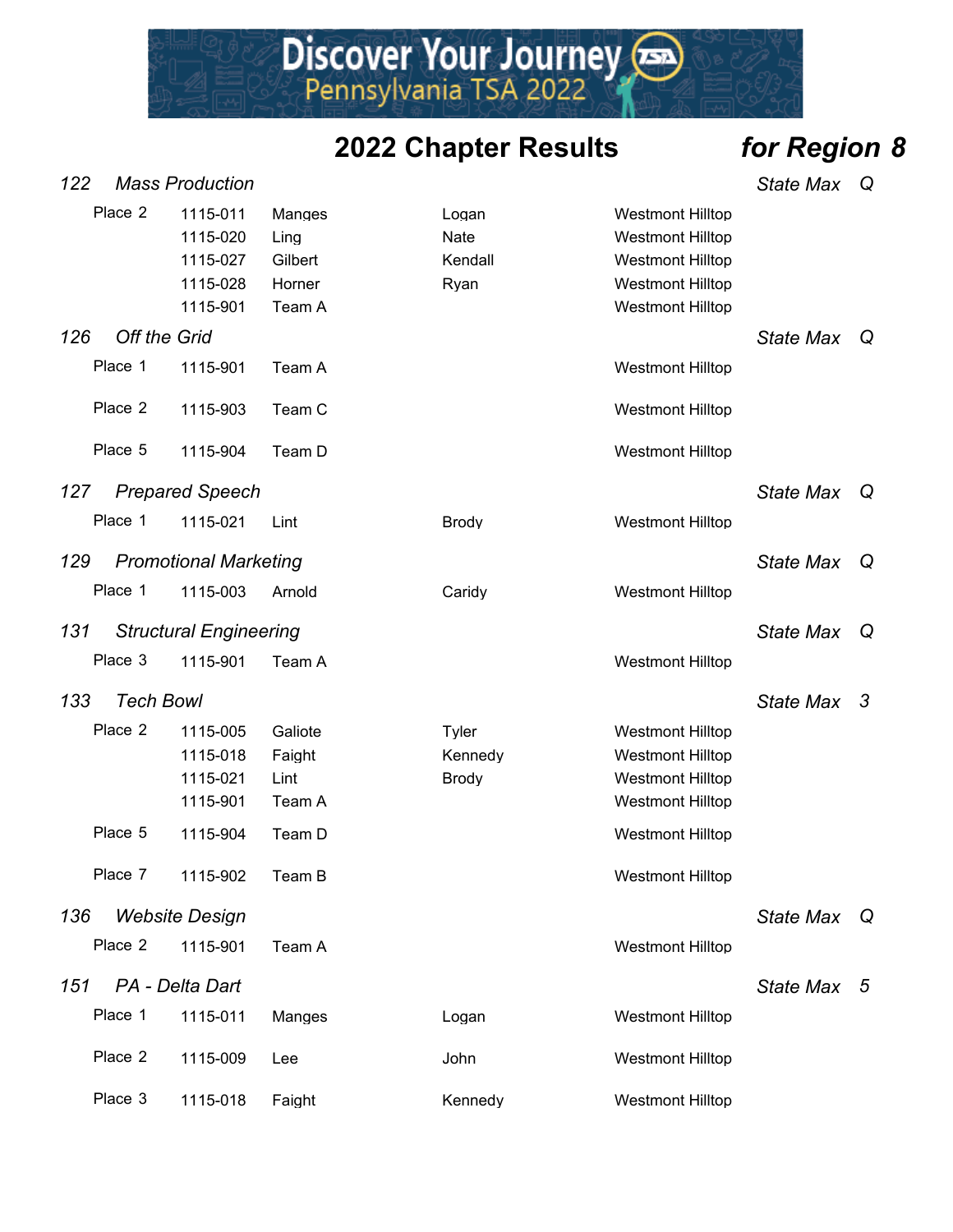Discover Your Journey

- *153 PA Logo Design State Max 2* Place 1 1115-019 Hoffman Brett Brett Westmont Hilltop Place 2 1115-003 Arnold Caridy Caridy Westmont Hilltop *157 PA - Safety Illustration State Max 1* Place 1 1115-002 Arnold Addison Westmont Hilltop Place 2 1115-015 Kovalchik Katerina Katerina Westmont Hilltop Place 3 1115-018 Faight Kennedy Westmont Hilltop Place 4 1115-021 Lint Brody Brody Westmont Hilltop *158 PA - Snapshot State Max 4* Place 1 1115-002 Arnold Addison Nestmont Hilltop Place 3 1115-012 Manges Emma Westmont Hilltop *172 Tech Bowl - Written State Max 0* Place 6 1115-005 Galiote Tyler Tyler Westmont Hilltop
	- Place 10 1115-018 Faight Kennedy Westmont Hilltop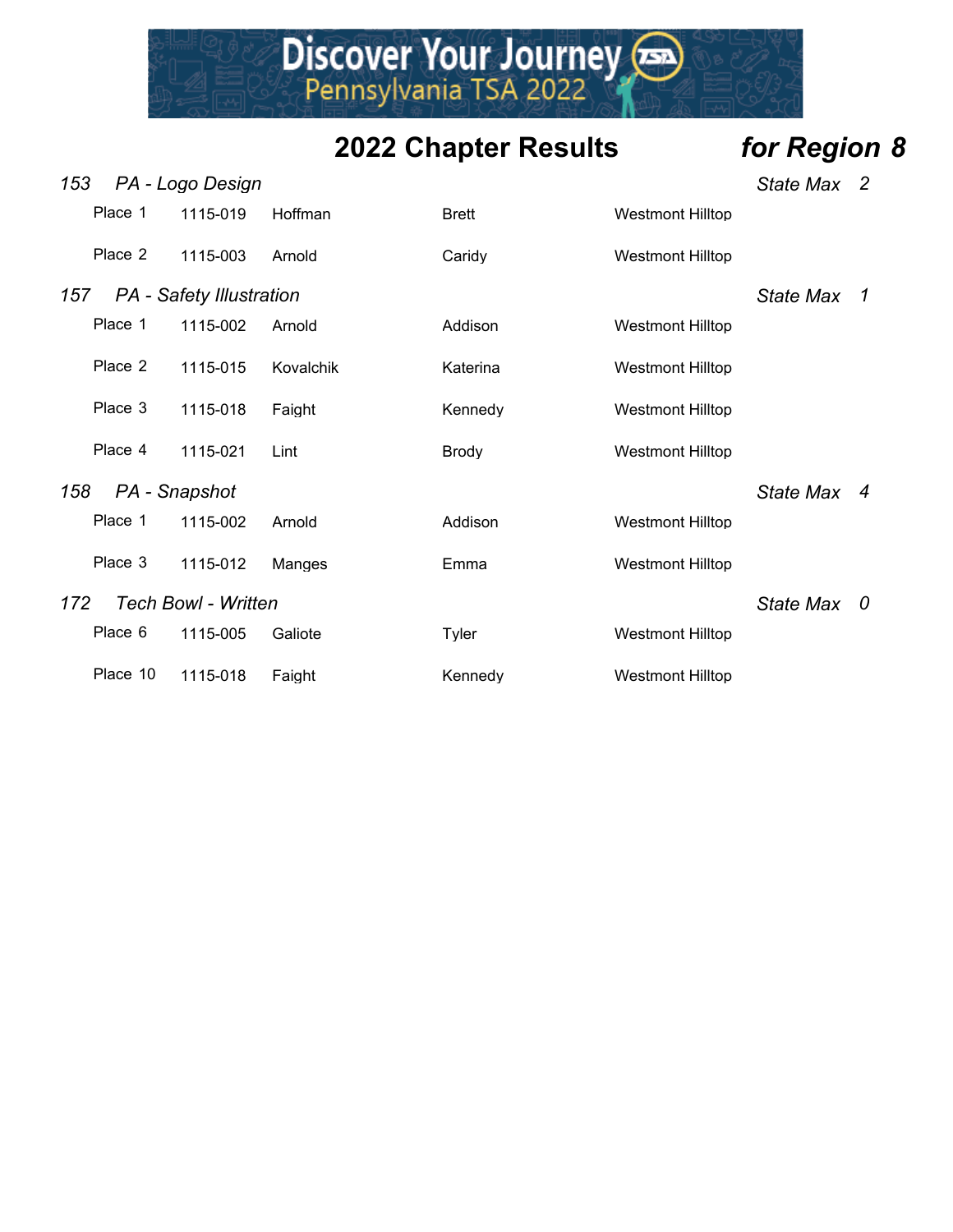Discover Your Journey

#### *1124 Northern Cambria MS 105 Children's Stories State Max Q* Place 4 1124-901 Team A Northern Cambria MS *113 Dragster State Max Q* Place 5 1124-027 Kass Ella Northern Cambria MS *117 Forensic Technology State Max 2* Place 3 1124-902 Team B Northern Cambria MS Place 4 1124-901 Team A Northern Cambria MS Place 5 1124-903 Team C Northern Cambria MS *120 Junior Solar Sprint State Max 2* Place 1 1124-003 Yahner Alyssa Northern Cambria MS 1124-004 DePetro Emilee Northern Cambria MS 1124-005 Dumm Julie Northern Cambria MS 1124-901 Team A Northern Cambria MS Place 2 1124-008 Paronish Ava Northern Cambria MS 1124-010 Lockard **Ashley Ashley Ashlew** Northern Cambria MS 1124-012 Boothman Marianne Morthern Cambria MS 1124-018 Weakland Mylee Northern Cambria MS 1124-902 Team B Northern Cambria MS Place 3 1124-020 Carpinello Ella Northern Cambria MS 1124-021 Drumm Sophia Northern Cambria MS 1124-022 Fry Sophia Northern Cambria MS 1124-903 Team C Northern Cambria MS *123 Mechanical Engineering State Max 1* Place 2 1124-902 Team B Northern Cambria MS Place 4 1124-901 Team A Northern Cambria MS *126 Off the Grid State Max Q* Place 3 1124-901 Team A Northern Cambria MS *128 Problem Solving State Max Q* Place 1 1124-903 Team C Northern Cambria MS Place 4 1124-902 Team B Northern Cambria MS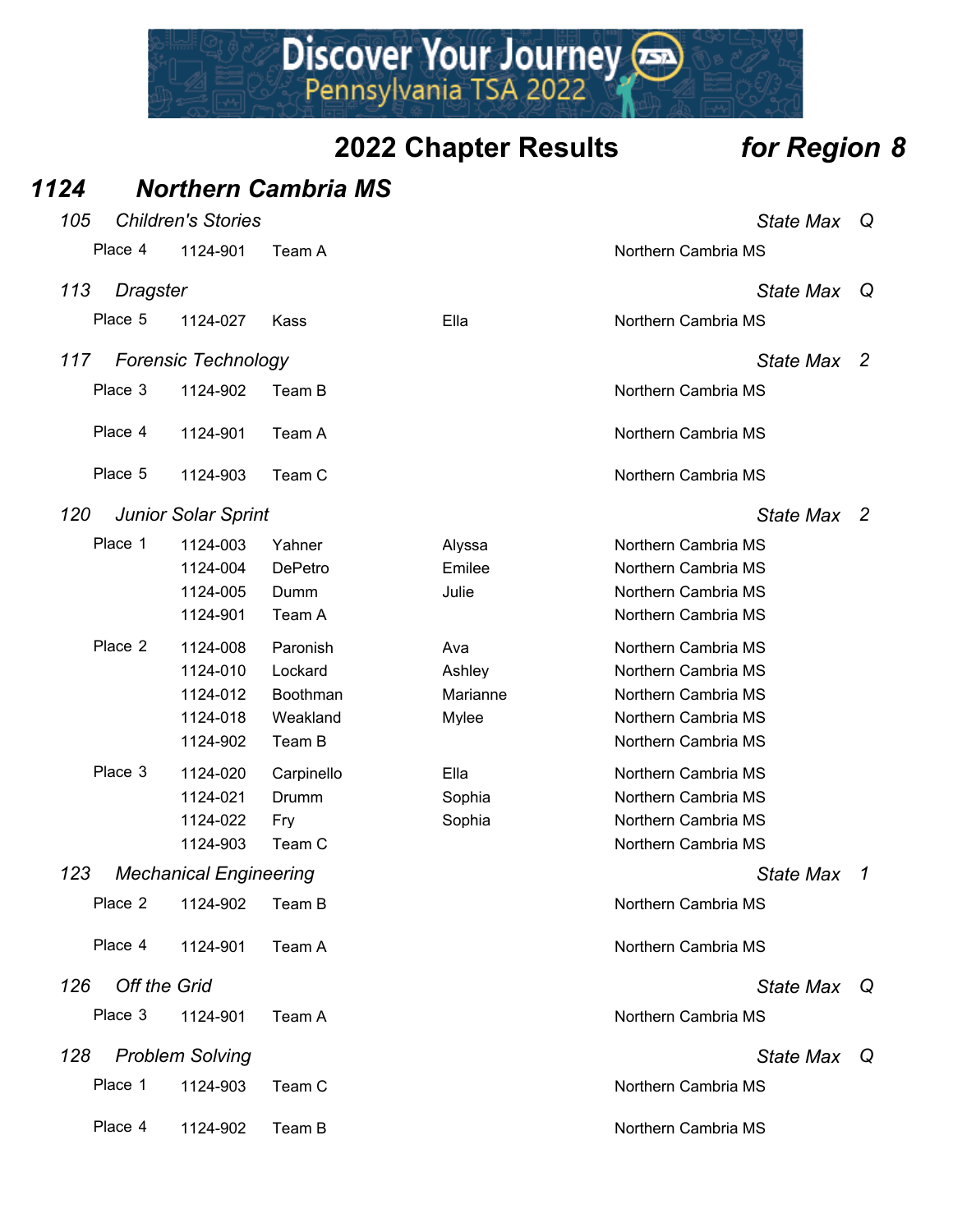

| 129 |                  | <b>Promotional Marketing</b>  |          |        | State Max           | Q |
|-----|------------------|-------------------------------|----------|--------|---------------------|---|
|     | Place 3          | 1124-011                      | Messina  | Ava    | Northern Cambria MS |   |
| 131 |                  | <b>Structural Engineering</b> |          |        | <b>State Max</b>    | Q |
|     | Place 2          | 1124-901                      | Team A   |        | Northern Cambria MS |   |
| 133 | <b>Tech Bowl</b> |                               |          |        | State Max 3         |   |
|     | Place 8          | 1124-902                      | Team B   |        | Northern Cambria MS |   |
|     | Place 10         | 1124-901                      | Team A   |        | Northern Cambria MS |   |
| 134 |                  | <b>Technical Design</b>       |          |        | State Max 2         |   |
|     | Place 1          | 1124-901                      | Team A   |        | Northern Cambria MS |   |
|     | Place 2          | 1124-902                      | Team B   |        | Northern Cambria MS |   |
| 172 |                  | <b>Tech Bowl - Written</b>    |          |        | State Max 0         |   |
|     | Place 8          | 1124-009                      | Pounds   | Ben    | Northern Cambria MS |   |
|     | Place 9          | 1124-010                      | Lockard  | Ashley | Northern Cambria MS |   |
|     | Place 13         | 1124-025                      | Rounsley | Simon  | Northern Cambria MS |   |
|     |                  |                               |          |        |                     |   |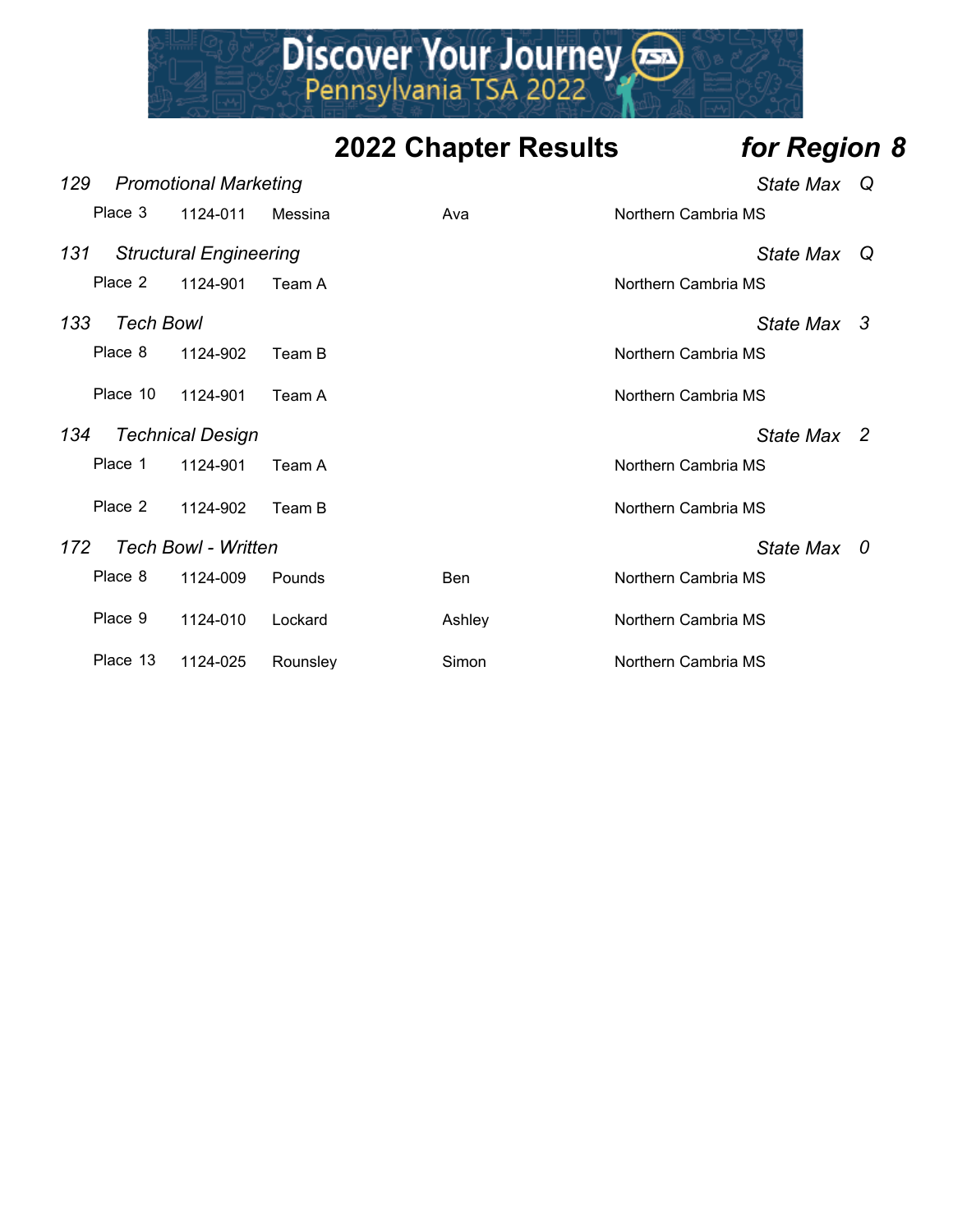

#### *1141 Purchase Line MS*

|     | Place 1 | 1141-008               | Smith    | Bethany | Purchase Line MS |                  |     |
|-----|---------|------------------------|----------|---------|------------------|------------------|-----|
|     | Place 2 | 1141-006               | McCullev | Javcob  | Purchase Line MS |                  |     |
|     | Place 3 | 1141-005               | Kauffman | Jacob   | Purchase Line MS |                  |     |
| 122 |         | <b>Mass Production</b> |          |         |                  | <b>State Max</b> | - Q |
|     | Place 3 | 1141-901               | Team Al  |         | Purchase Line MS |                  |     |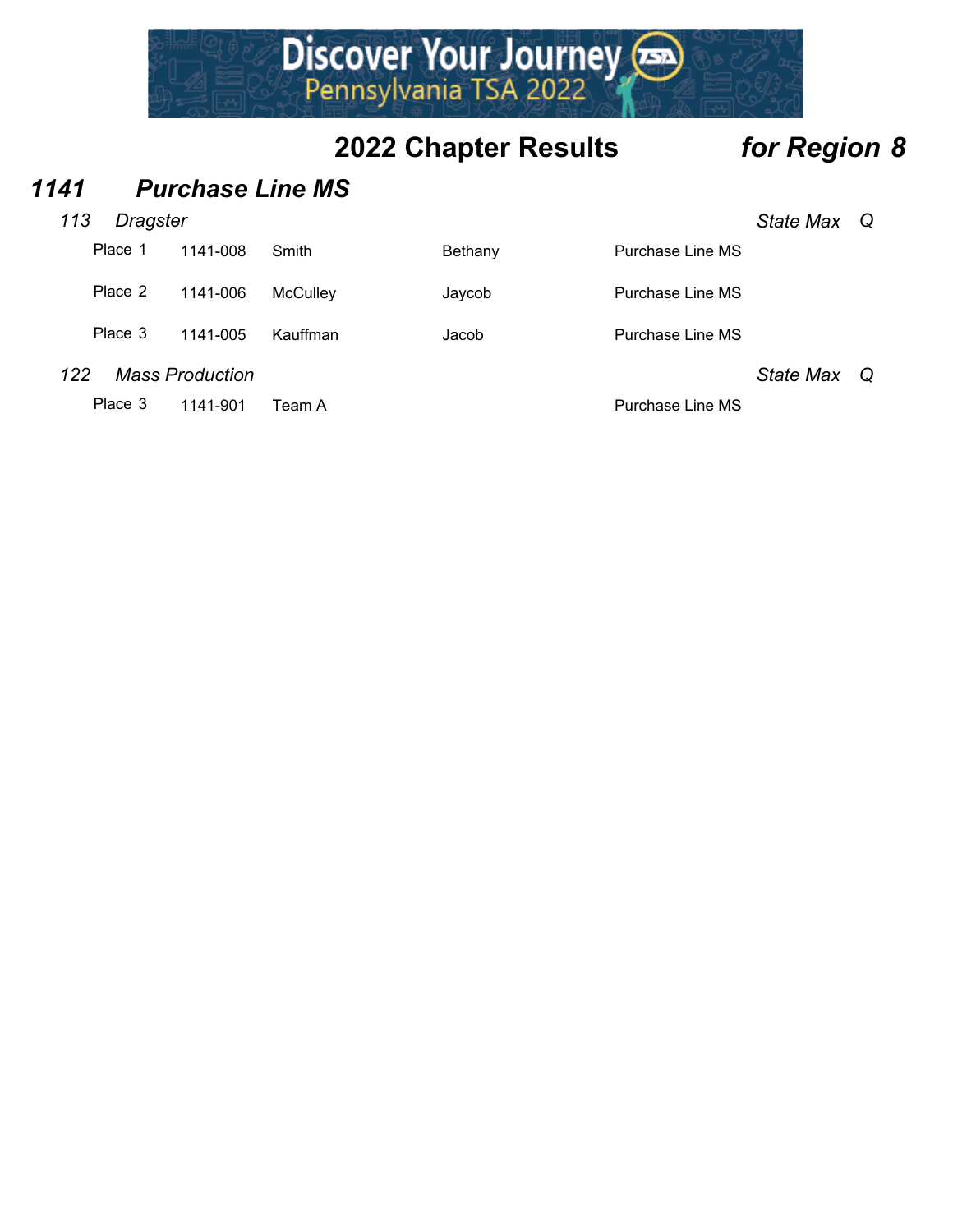Discover Your Journey

#### *1146 Cambria Heights MS*

#### *121 Leadership Strategies State Max Q*

| <b>State Max</b> | Q |
|------------------|---|
|                  |   |

| Place 5 | 1146-002               | Chigas | Rylie  | Cambria Heights MS |     |
|---------|------------------------|--------|--------|--------------------|-----|
|         | 1146-004               | Hasson | Bailey | Cambria Heights MS |     |
|         | 1146-901               | Team A |        | Cambria Heights MS |     |
| 128     | <b>Problem Solving</b> |        |        | State Max          | - Q |
| Place 3 | 1146-903               | Team C |        | Cambria Heights MS |     |
| Place 7 | 1146-902               | Team B |        | Cambria Heights MS |     |
| 133     | Tech Bowl              |        |        | State Max 3        |     |
| Place 9 | 1146-901               | Team A |        | Cambria Heights MS |     |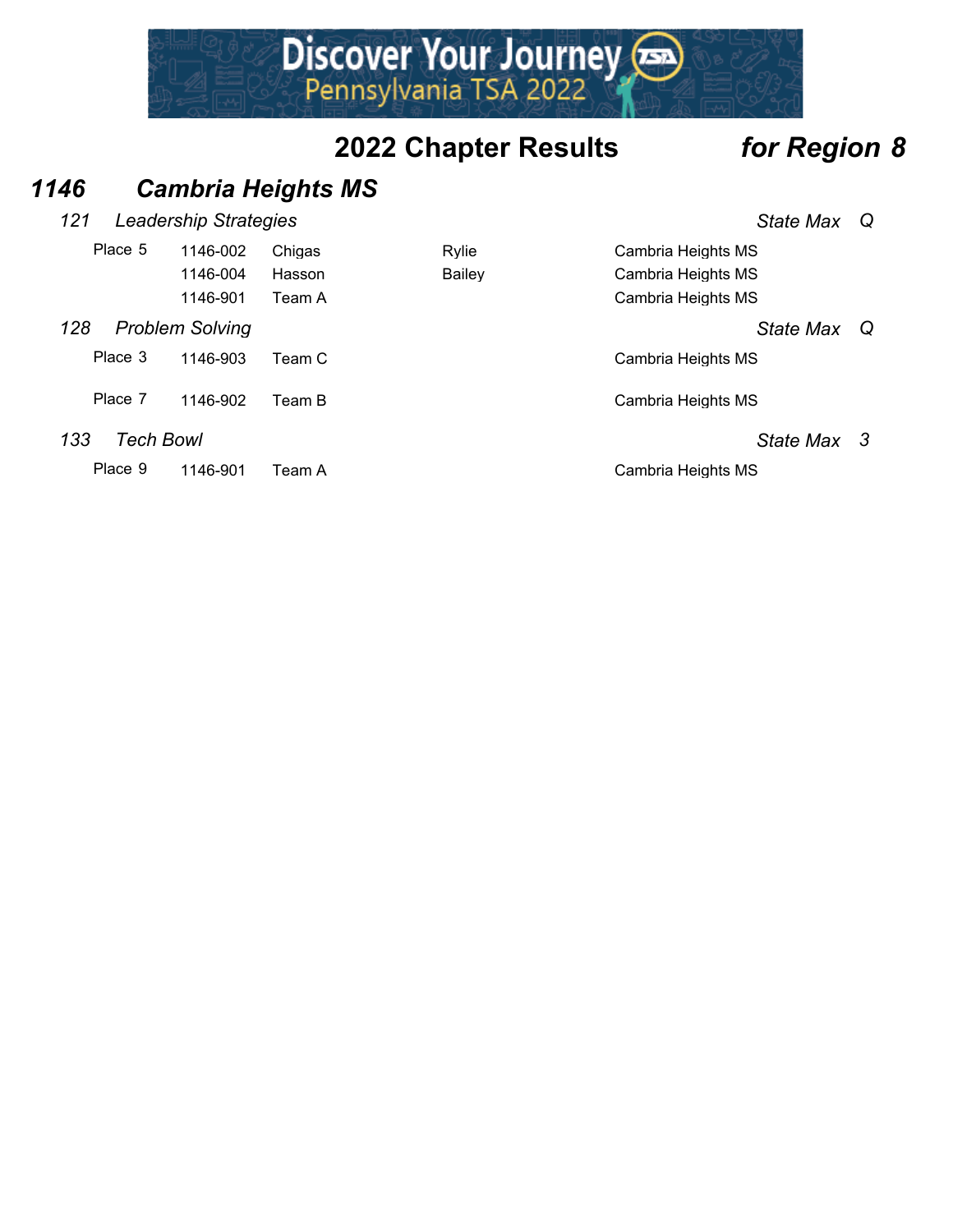#### *1147 Central Cambria MS*

| 103 |          |                                              | <b>Challenging Technology Issues</b>             |                              |                                                                                                    | <b>State Max</b> | Q            |
|-----|----------|----------------------------------------------|--------------------------------------------------|------------------------------|----------------------------------------------------------------------------------------------------|------------------|--------------|
|     | Place 2  | 1147-008<br>1147-009<br>1147-903             | James<br>Westrick<br>Team C                      | Garrett<br>Giles             | <b>Central Cambria MS</b><br><b>Central Cambria MS</b><br>Central Cambria MS                       |                  |              |
|     | Place 5  | 1147-002<br>1147-005<br>1147-902             | Petrick<br>Kleinstuber<br>Team B                 | Luke<br>Jaycee               | <b>Central Cambria MS</b><br>Central Cambria MS<br><b>Central Cambria MS</b>                       |                  |              |
|     | Place 6  | 1147-004<br>1147-007<br>1147-901             | Rummell<br><b>Baker</b><br>Team A                | London<br>Arabella           | <b>Central Cambria MS</b><br>Central Cambria MS<br>Central Cambria MS                              |                  |              |
| 120 |          | <b>Junior Solar Sprint</b>                   |                                                  |                              |                                                                                                    | State Max        | -2           |
|     | Place 4  | 1147-901                                     | Team A                                           |                              | <b>Central Cambria MS</b>                                                                          |                  |              |
| 121 |          | <b>Leadership Strategies</b>                 |                                                  |                              |                                                                                                    | <b>State Max</b> | Q            |
|     | Place 2  | 1147-002<br>1147-008<br>1147-009<br>1147-902 | Petrick<br>James<br>Westrick<br>Team B           | Luke<br>Garrett<br>Giles     | <b>Central Cambria MS</b><br><b>Central Cambria MS</b><br>Central Cambria MS<br>Central Cambria MS |                  |              |
|     | Place 4  | 1147-004<br>1147-005<br>1147-007<br>1147-901 | Rummell<br>Kleinstuber<br><b>Baker</b><br>Team A | London<br>Jaycee<br>Arabella | <b>Central Cambria MS</b><br>Central Cambria MS<br><b>Central Cambria MS</b><br>Central Cambria MS |                  |              |
| 123 |          | <b>Mechanical Engineering</b>                |                                                  |                              |                                                                                                    | <b>State Max</b> | $\mathcal I$ |
|     | Place 1  | 1147-901                                     | Team A                                           |                              | Central Cambria MS                                                                                 |                  |              |
| 127 |          | <b>Prepared Speech</b>                       |                                                  |                              |                                                                                                    | <b>State Max</b> | Q            |
|     | Place 2  | 1147-009                                     | Westrick                                         | Giles                        | <b>Central Cambria MS</b>                                                                          |                  |              |
|     | Place 3  | 1147-008                                     | James                                            | Garrett                      | Central Cambria MS                                                                                 |                  |              |
| 128 |          | <b>Problem Solving</b>                       |                                                  |                              |                                                                                                    | State Max Q      |              |
|     | Place 5  | 1147-902                                     | Team B                                           |                              | <b>Central Cambria MS</b>                                                                          |                  |              |
|     | Place 9  | 1147-903                                     | Team C                                           |                              | Central Cambria MS                                                                                 |                  |              |
|     | Place 10 | 1147-901                                     | Team A                                           |                              | Central Cambria MS                                                                                 |                  |              |

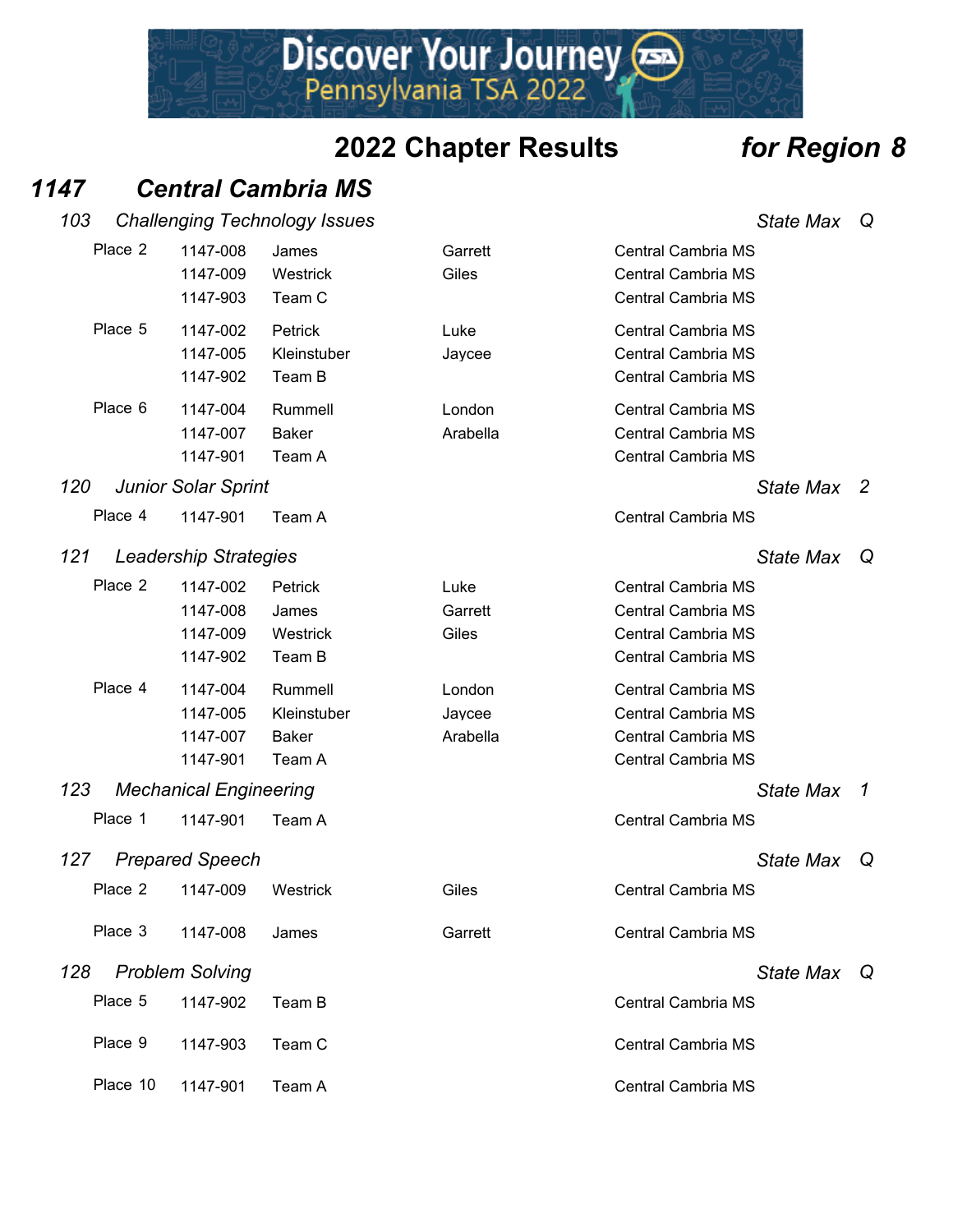

*136 Website Design State Max Q*

Place 4 1147-901 Team A Central Cambria MS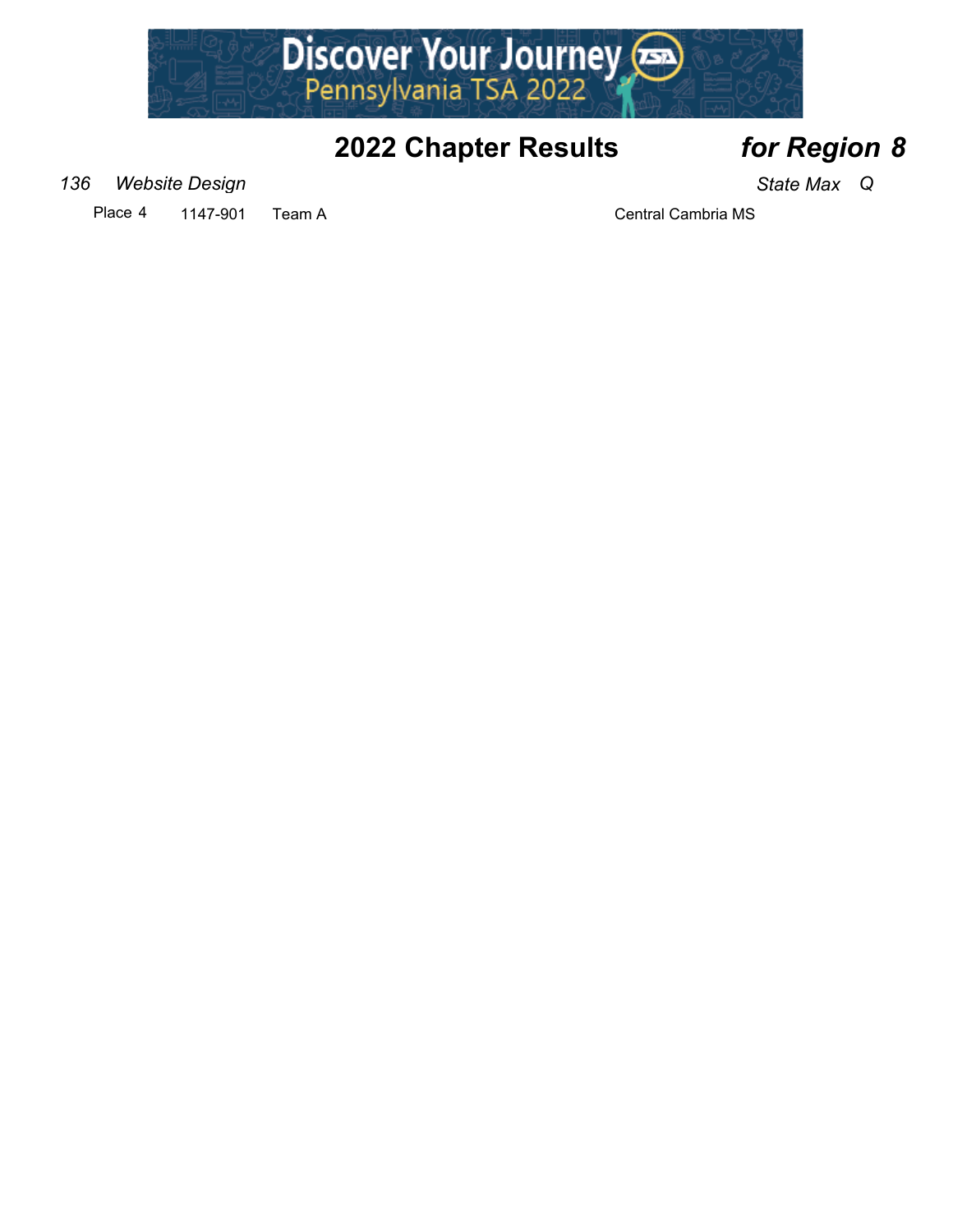Discover Your Journey

*2049 Northern Cambria HS*

| 203 |          | <b>Biotechnology Design</b>     |                                            |        |                     | <b>State Max</b> | Q        |
|-----|----------|---------------------------------|--------------------------------------------|--------|---------------------|------------------|----------|
|     | Place 2  | 2049-901                        | Team A                                     |        | Northern Cambria HS |                  |          |
| 206 |          | <b>CAD Engineering</b>          |                                            |        |                     | State Max 3      |          |
|     | Place 4  | 2049-006                        | Konitsky                                   | Mikey  | Northern Cambria HS |                  |          |
| 214 |          | <b>Digital Video Production</b> |                                            |        |                     | <b>State Max</b> | 1        |
|     | Place 2  | 2049-901                        | Team A                                     |        | Northern Cambria HS |                  |          |
| 220 |          | <b>Flight Endurance</b>         |                                            |        |                     | <b>State Max</b> | $\omega$ |
|     | Place 2  | 2049-004                        | <b>Bowser</b>                              | Shayla | Northern Cambria HS |                  |          |
| 221 |          | <b>Forensic Science</b>         |                                            |        |                     | State Max 2      |          |
|     | Place 10 | 2049-902                        | Team B                                     |        | Northern Cambria HS |                  |          |
|     | Place 10 | 2049-903                        | Team C                                     |        | Northern Cambria HS |                  |          |
| 225 |          | <b>Music Production</b>         |                                            |        |                     | <b>State Max</b> | Q        |
|     | Place 2  | 2049-901                        | Team A                                     |        | Northern Cambria HS |                  |          |
| 226 |          | <b>On Demand Video</b>          |                                            |        |                     | <b>State Max</b> | 1        |
|     | Place 3  | 2049-901                        | Team A                                     |        | Northern Cambria HS |                  |          |
| 228 |          | <b>Prepared Presentation</b>    |                                            |        |                     | <b>State Max</b> | Q        |
|     | Place 6  | 2049-005                        | Pattison                                   | Haley  | Northern Cambria HS |                  |          |
| 229 |          | <b>Promotional Design</b>       |                                            |        |                     | <b>State Max</b> | Q        |
|     | Place 2  | 2049-012                        | Doughty                                    | Maddie | Northern Cambria HS |                  |          |
|     | Place 3  | 2049-005                        | Pattison                                   | Haley  | Northern Cambria HS |                  |          |
| 232 |          |                                 | <b>Structural Design &amp; Engineering</b> |        |                     | <b>State Max</b> | Q        |
|     | Place 1  | 2049-902                        | Team B                                     |        | Northern Cambria HS |                  |          |
|     | Place 2  | 2049-901                        | Team A                                     |        | Northern Cambria HS |                  |          |
|     | Place 3  | 2049-903                        | Team C                                     |        | Northern Cambria HS |                  |          |
| 234 |          | <b>Technology Bowl</b>          |                                            |        |                     | State Max 2      |          |
|     | Place 6  | 2049-901                        | Team A                                     |        | Northern Cambria HS |                  |          |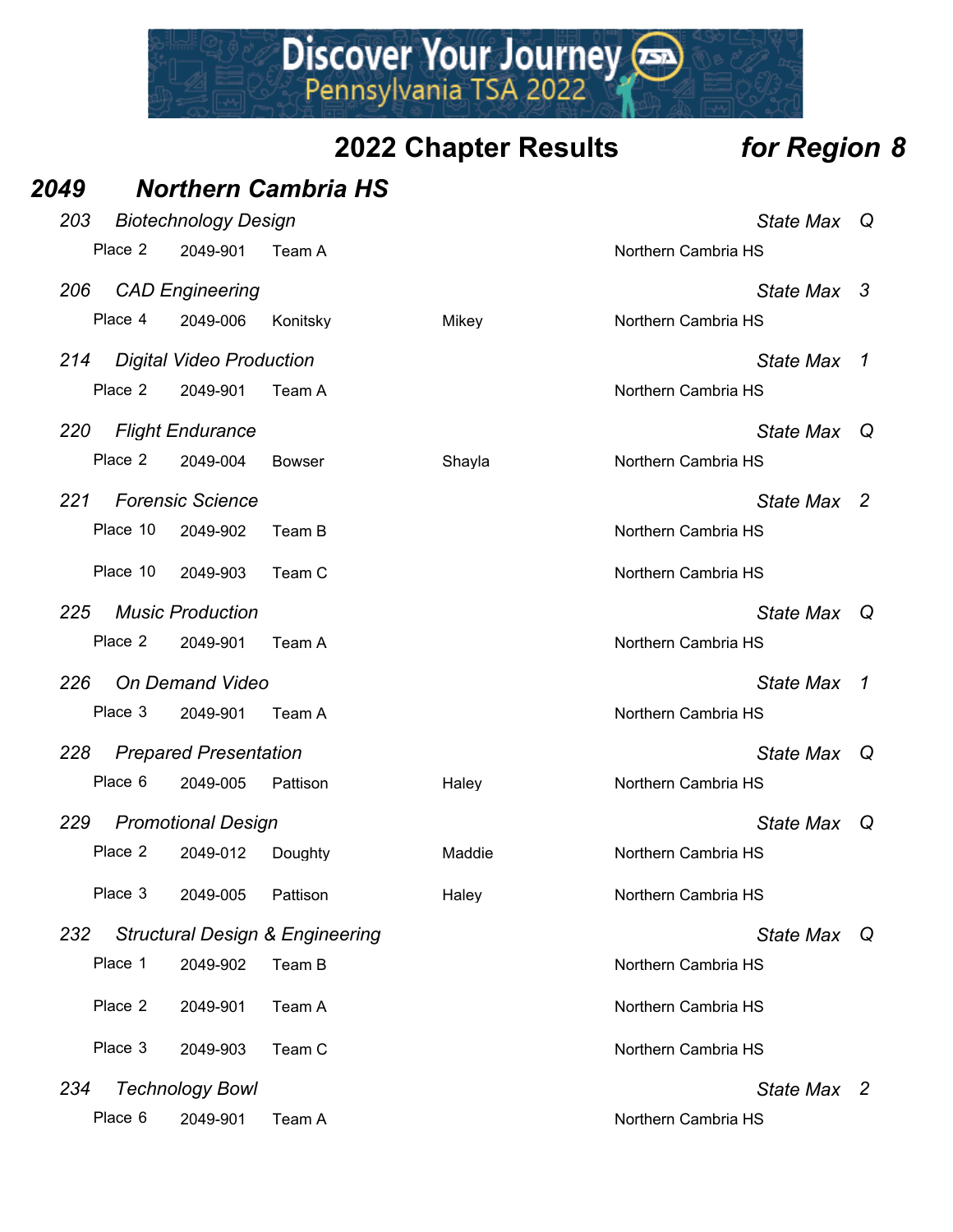

|     | Place 8  | 2049-903                          | Team C      |       | Northern Cambria HS |                  |                |
|-----|----------|-----------------------------------|-------------|-------|---------------------|------------------|----------------|
|     | Place 9  | 2049-904                          | Team D      |       | Northern Cambria HS |                  |                |
| 235 |          | <b>Technology Problem Solving</b> |             |       |                     | State Max Q      |                |
|     | Place 3  | 2049-901                          | Team A      |       | Northern Cambria HS |                  |                |
|     | Place 6  | 2049-903                          | Team C      |       | Northern Cambria HS |                  |                |
|     | Place 7  | 2049-902                          | Team B      |       | Northern Cambria HS |                  |                |
| 236 |          | <b>Transportation Modeling</b>    |             |       |                     | <b>State Max</b> | Q              |
|     | Place 3  | 2049-019                          | Carpinello  | Ben   | Northern Cambria HS |                  |                |
| 237 |          | Video Game Design                 |             |       |                     | State Max 2      |                |
|     | Place 2  | 2049-901                          | Team A      |       | Northern Cambria HS |                  |                |
|     |          | 257 PA - Safety Illustration      |             |       |                     | <b>State Max</b> | $\overline{1}$ |
|     | Place 1  | 2049-005                          | Pattison    | Haley | Northern Cambria HS |                  |                |
| 272 |          | <b>Technology Bowl - Written</b>  |             |       |                     | State Max        | 0              |
|     | Place 12 | 2049-017                          | Snyder      | Alex  | Northern Cambria HS |                  |                |
|     | Place 13 | 2049-002                          | <b>Born</b> | Caleb | Northern Cambria HS |                  |                |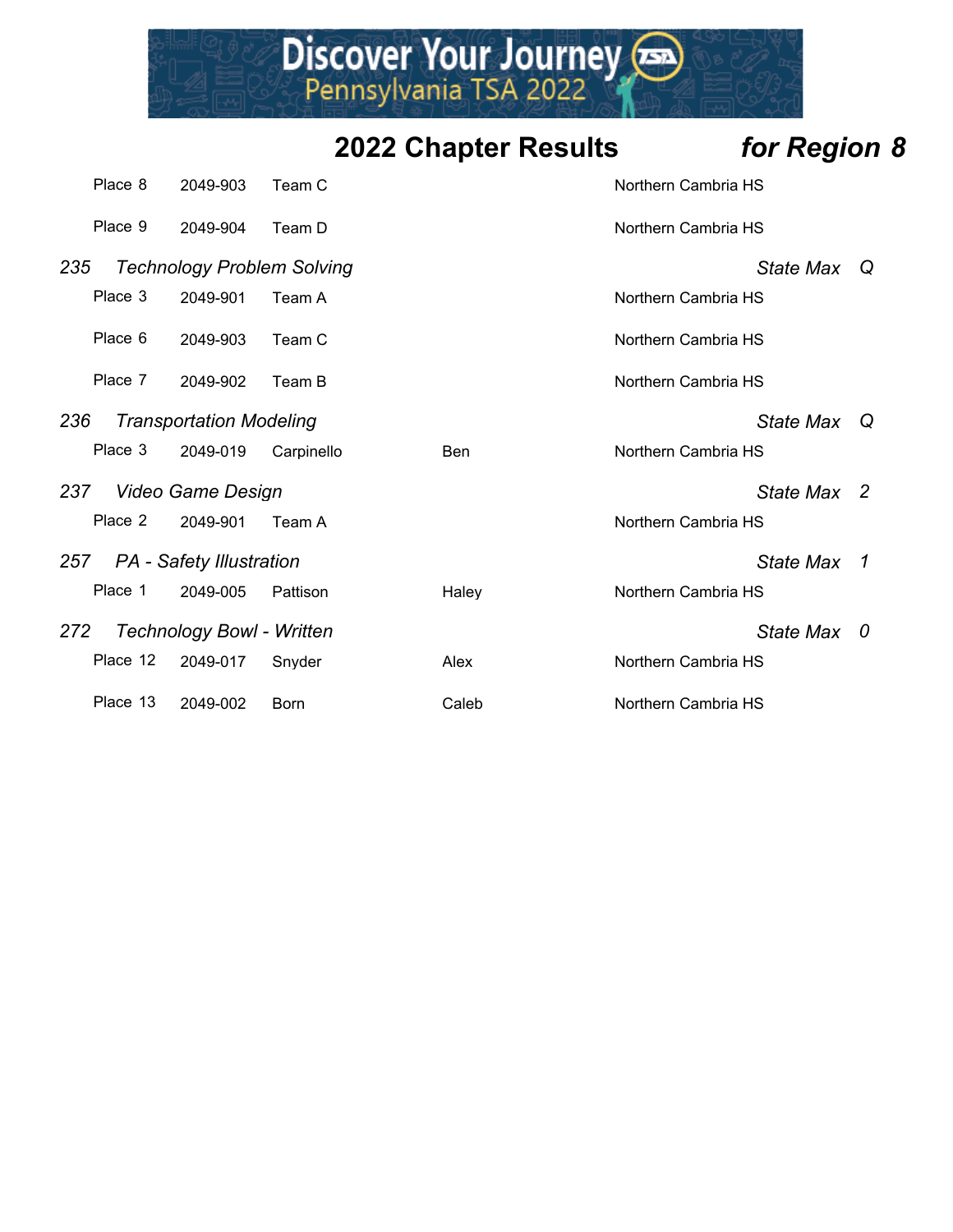Discover Your Journey

#### *2054 Westmont Hilltop HS*

| 2054-003                                                                                                                         | Hoover                  | Maddie                                                                                                                                                                                                                                            |                                                    |                  |                                                                                                                                                                                                                                                                                                                                                                                                                                                                                                                                                                                        |
|----------------------------------------------------------------------------------------------------------------------------------|-------------------------|---------------------------------------------------------------------------------------------------------------------------------------------------------------------------------------------------------------------------------------------------|----------------------------------------------------|------------------|----------------------------------------------------------------------------------------------------------------------------------------------------------------------------------------------------------------------------------------------------------------------------------------------------------------------------------------------------------------------------------------------------------------------------------------------------------------------------------------------------------------------------------------------------------------------------------------|
| 2054-008                                                                                                                         | Kovalchik               | Elle                                                                                                                                                                                                                                              |                                                    |                  |                                                                                                                                                                                                                                                                                                                                                                                                                                                                                                                                                                                        |
| 2054-010                                                                                                                         | Leiden                  | Nicole                                                                                                                                                                                                                                            |                                                    |                  |                                                                                                                                                                                                                                                                                                                                                                                                                                                                                                                                                                                        |
| 2054-011                                                                                                                         | Mackall                 | Maria                                                                                                                                                                                                                                             |                                                    |                  |                                                                                                                                                                                                                                                                                                                                                                                                                                                                                                                                                                                        |
| 2054-012                                                                                                                         | Messina                 | Grace                                                                                                                                                                                                                                             |                                                    |                  |                                                                                                                                                                                                                                                                                                                                                                                                                                                                                                                                                                                        |
| 2054-015                                                                                                                         | Nibert                  | Joe                                                                                                                                                                                                                                               |                                                    |                  |                                                                                                                                                                                                                                                                                                                                                                                                                                                                                                                                                                                        |
|                                                                                                                                  |                         |                                                                                                                                                                                                                                                   |                                                    | <b>State Max</b> | $\overline{1}$                                                                                                                                                                                                                                                                                                                                                                                                                                                                                                                                                                         |
| 2054-901                                                                                                                         | Team A                  |                                                                                                                                                                                                                                                   |                                                    |                  |                                                                                                                                                                                                                                                                                                                                                                                                                                                                                                                                                                                        |
|                                                                                                                                  |                         |                                                                                                                                                                                                                                                   |                                                    | <b>State Max</b> | $\overline{1}$                                                                                                                                                                                                                                                                                                                                                                                                                                                                                                                                                                         |
| 2054-002                                                                                                                         | Alubaidi                | Taha                                                                                                                                                                                                                                              |                                                    |                  |                                                                                                                                                                                                                                                                                                                                                                                                                                                                                                                                                                                        |
| 2054-009                                                                                                                         | Kush                    | Morgan                                                                                                                                                                                                                                            |                                                    |                  |                                                                                                                                                                                                                                                                                                                                                                                                                                                                                                                                                                                        |
| 2054-902                                                                                                                         | Team B                  |                                                                                                                                                                                                                                                   |                                                    |                  |                                                                                                                                                                                                                                                                                                                                                                                                                                                                                                                                                                                        |
|                                                                                                                                  |                         |                                                                                                                                                                                                                                                   |                                                    | <b>State Max</b> | $\overline{1}$                                                                                                                                                                                                                                                                                                                                                                                                                                                                                                                                                                         |
| 2054-901                                                                                                                         | Team A                  |                                                                                                                                                                                                                                                   |                                                    |                  |                                                                                                                                                                                                                                                                                                                                                                                                                                                                                                                                                                                        |
|                                                                                                                                  |                         |                                                                                                                                                                                                                                                   |                                                    | State Max 2      |                                                                                                                                                                                                                                                                                                                                                                                                                                                                                                                                                                                        |
| 2054-902                                                                                                                         | Team B                  |                                                                                                                                                                                                                                                   |                                                    |                  |                                                                                                                                                                                                                                                                                                                                                                                                                                                                                                                                                                                        |
| 2054-903                                                                                                                         | Team C                  |                                                                                                                                                                                                                                                   |                                                    |                  |                                                                                                                                                                                                                                                                                                                                                                                                                                                                                                                                                                                        |
|                                                                                                                                  |                         |                                                                                                                                                                                                                                                   |                                                    | State Max Q      |                                                                                                                                                                                                                                                                                                                                                                                                                                                                                                                                                                                        |
| 2054-014                                                                                                                         | Mosorjak                | Haley                                                                                                                                                                                                                                             |                                                    |                  |                                                                                                                                                                                                                                                                                                                                                                                                                                                                                                                                                                                        |
|                                                                                                                                  |                         |                                                                                                                                                                                                                                                   |                                                    | <b>State Max</b> | $\overline{1}$                                                                                                                                                                                                                                                                                                                                                                                                                                                                                                                                                                         |
| 2054-901                                                                                                                         | Team A                  |                                                                                                                                                                                                                                                   |                                                    |                  |                                                                                                                                                                                                                                                                                                                                                                                                                                                                                                                                                                                        |
|                                                                                                                                  |                         |                                                                                                                                                                                                                                                   |                                                    | <b>State Max</b> | Q                                                                                                                                                                                                                                                                                                                                                                                                                                                                                                                                                                                      |
| 2054-013                                                                                                                         | Misner                  | <b>Brian</b>                                                                                                                                                                                                                                      |                                                    |                  |                                                                                                                                                                                                                                                                                                                                                                                                                                                                                                                                                                                        |
|                                                                                                                                  |                         |                                                                                                                                                                                                                                                   |                                                    | State Max Q      |                                                                                                                                                                                                                                                                                                                                                                                                                                                                                                                                                                                        |
| 2054-014                                                                                                                         | Mosorjak                | Haley                                                                                                                                                                                                                                             |                                                    |                  |                                                                                                                                                                                                                                                                                                                                                                                                                                                                                                                                                                                        |
| 2054-011                                                                                                                         | Mackall                 | Maria                                                                                                                                                                                                                                             |                                                    |                  |                                                                                                                                                                                                                                                                                                                                                                                                                                                                                                                                                                                        |
|                                                                                                                                  |                         |                                                                                                                                                                                                                                                   |                                                    | State Max 1      |                                                                                                                                                                                                                                                                                                                                                                                                                                                                                                                                                                                        |
| 2054-901                                                                                                                         | Team A                  |                                                                                                                                                                                                                                                   |                                                    |                  |                                                                                                                                                                                                                                                                                                                                                                                                                                                                                                                                                                                        |
| Place 1<br>Place 2<br>Place 5<br>Place 2<br>Place 8<br>Place 8<br>Place 1<br>Place 2<br>Place 3<br>Place 4<br>Place 5<br>Place 1 | <b>Forensic Science</b> | <b>Data Science and Analytics</b><br><b>Debating Technological Issues</b><br><b>Fashion Design and Technology</b><br><b>On Demand Video</b><br><b>Photographic Technology</b><br><b>Prepared Presentation</b><br><b>System Control Technology</b> | <b>Future Technology &amp; Engineering Teacher</b> |                  | <b>Westmont Hilltop HS</b><br><b>Westmont Hilltop HS</b><br><b>Westmont Hilltop HS</b><br><b>Westmont Hilltop HS</b><br><b>Westmont Hilltop HS</b><br><b>Westmont Hilltop HS</b><br><b>Westmont Hilltop HS</b><br><b>Westmont Hilltop HS</b><br><b>Westmont Hilltop HS</b><br><b>Westmont Hilltop HS</b><br><b>Westmont Hilltop HS</b><br><b>Westmont Hilltop HS</b><br><b>Westmont Hilltop HS</b><br><b>Westmont Hilltop HS</b><br><b>Westmont Hilltop HS</b><br><b>Westmont Hilltop HS</b><br><b>Westmont Hilltop HS</b><br><b>Westmont Hilltop HS</b><br><b>Westmont Hilltop HS</b> |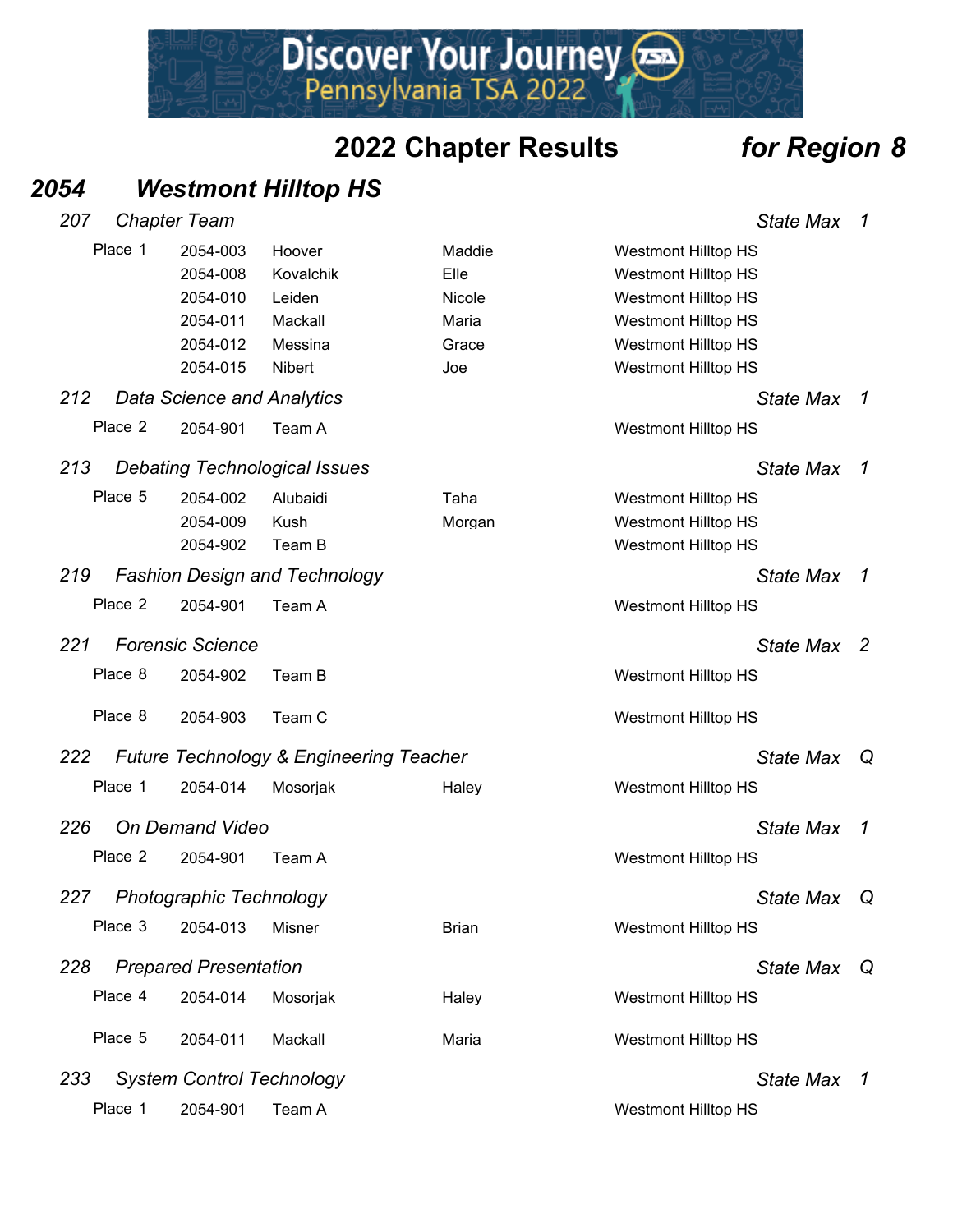

| 234 |           | <b>Technology Bowl</b>           |               |               |                            | State Max 2      |                |
|-----|-----------|----------------------------------|---------------|---------------|----------------------------|------------------|----------------|
|     | Place 5   | 2054-901                         | Team A        |               | Westmont Hilltop HS        |                  |                |
|     | Place 10  | 2054-902                         | Team B        |               | <b>Westmont Hilltop HS</b> |                  |                |
| 238 | Webmaster |                                  |               |               |                            | <b>State Max</b> | Q              |
|     | Place 1   | 2054-901                         | Team A        |               | Westmont Hilltop HS        |                  |                |
| 253 |           | PA - Logo Design                 |               |               |                            | State Max 2      |                |
|     | Place 1   | 2054-014                         | Mosorjak      | Halev         | Westmont Hilltop HS        |                  |                |
| 254 |           | <i>PA - Materials Process</i>    |               |               |                            | State Max        | $\overline{1}$ |
|     | Place 1   | 2054-015                         | <b>Nibert</b> | Joe           | <b>Westmont Hilltop HS</b> |                  |                |
| 257 |           | <b>PA</b> - Safety Illustration  |               |               |                            | State Max        | $\mathcal I$   |
|     | Place 3   | 2054-010                         | Leiden        | <b>Nicole</b> | Westmont Hilltop HS        |                  |                |
|     | Place 4   | 2054-012                         | Messina       | Grace         | Westmont Hilltop HS        |                  |                |
| 272 |           | <b>Technology Bowl - Written</b> |               |               |                            | State Max 0      |                |
|     | Place 5   | 2054-007                         | Karunaratne   | Dunil         | <b>Westmont Hilltop HS</b> |                  |                |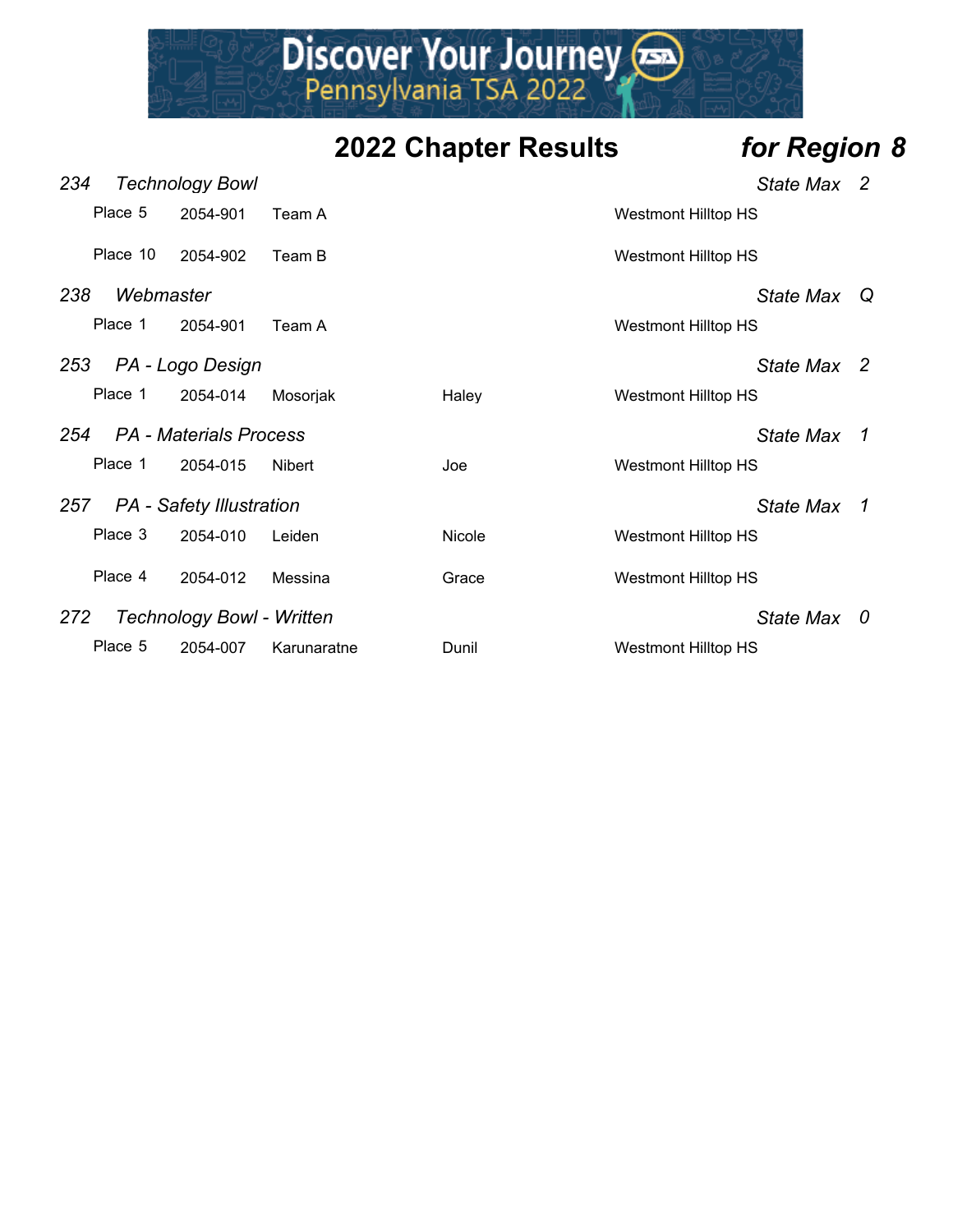#### *2098 State College HS 11/12*

| 202 |         | <b>Architectural Design</b>       |                                                |          | <b>State Max</b>       |                  |   |
|-----|---------|-----------------------------------|------------------------------------------------|----------|------------------------|------------------|---|
|     | Place 2 | 2098-901                          | Team A                                         |          | State College HS 11/12 |                  |   |
| 203 |         | <b>Biotechnology Design</b>       |                                                |          |                        | <b>State Max</b> | Q |
|     | Place 3 | 2098-901                          | Team A                                         |          | State College HS 11/12 |                  |   |
| 204 |         | <b>Board Game Design</b>          |                                                |          |                        | <b>State Max</b> | Q |
|     | Place 1 | 2098-007                          | Wyckoff                                        | Margo    | State College HS 11/12 |                  |   |
|     |         | 2098-011                          | Sullivan                                       | Sienna   | State College HS 11/12 |                  |   |
|     |         | 2098-013                          | House                                          | Harper   | State College HS 11/12 |                  |   |
|     |         | 2098-014                          | McSweeney                                      | Isabelle | State College HS 11/12 |                  |   |
|     |         | 2098-902                          | Team B                                         |          | State College HS 11/12 |                  |   |
|     |         |                                   |                                                |          |                        |                  |   |
| 205 |         | <b>CAD Architecture</b>           |                                                |          |                        | State Max 3      |   |
|     | Place 3 | 2098-016                          | Hanford                                        | Noah     | State College HS 11/12 |                  |   |
| 206 |         | <b>CAD Engineering</b>            |                                                |          |                        | State Max 3      |   |
|     | Place 2 | 2098-012                          | Spearly                                        | Xavier   | State College HS 11/12 |                  |   |
|     | Place 6 | 2098-053                          | Schrauf                                        | Luc      | State College HS 11/12 |                  |   |
| 207 |         | <b>Chapter Team</b>               |                                                |          |                        | <b>State Max</b> | 1 |
|     | Place 2 | 2098-901                          | Team A                                         |          | State College HS 11/12 |                  |   |
| 208 |         | <b>Children's Stories</b>         |                                                |          |                        | <b>State Max</b> | Q |
|     | Place 2 | 2098-901                          | Team A                                         |          | State College HS 11/12 |                  |   |
| 209 | Coding  |                                   |                                                |          |                        | <b>State Max</b> | 1 |
|     |         |                                   |                                                |          |                        |                  |   |
|     | Place 3 | 2098-903                          | Team C                                         |          | State College HS 11/12 |                  |   |
|     | Place 4 | 2098-901                          | Team A                                         |          | State College HS 11/12 |                  |   |
| 210 |         |                                   | <b>Computer Integrated Manufacturing (CIM)</b> |          |                        | <b>State Max</b> | 0 |
|     | Place 2 | 2098-901                          | Team A                                         |          | State College HS 11/12 |                  |   |
| 212 |         | <b>Data Science and Analytics</b> |                                                |          |                        | <b>State Max</b> | 1 |
|     | Place 4 | 2098-901                          | Team A                                         |          | State College HS 11/12 |                  |   |
|     |         |                                   |                                                |          |                        |                  |   |

# Discover Your Journey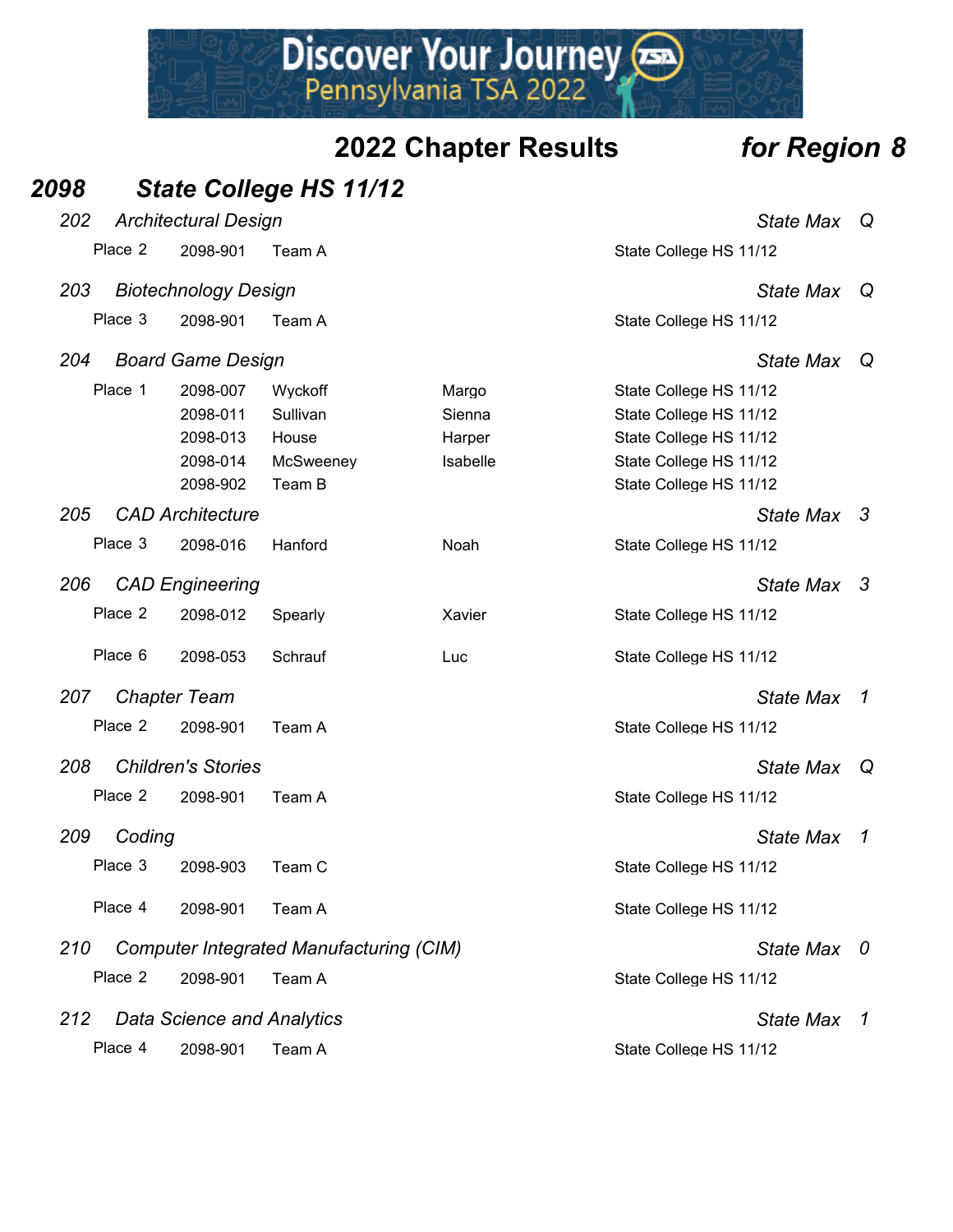Discover Your Journey

| 213 |         |                                  | <b>Debating Technological Issues</b> |                   | <b>State Max</b>                                                           | 1              |
|-----|---------|----------------------------------|--------------------------------------|-------------------|----------------------------------------------------------------------------|----------------|
|     | Place 3 | 2098-053<br>2098-057<br>2098-901 | Schrauf<br>Bhattacharyya<br>Team A   | Luc<br><b>Rik</b> | State College HS 11/12<br>State College HS 11/12<br>State College HS 11/12 |                |
|     | Place 6 | 2098-037<br>2098-042<br>2098-902 | Stafford<br>Powell<br>Team B         | Jakob<br>Nolan    | State College HS 11/12<br>State College HS 11/12<br>State College HS 11/12 |                |
| 214 |         | <b>Digital Video Production</b>  |                                      |                   | <b>State Max</b>                                                           | $\mathcal I$   |
|     | Place 3 | 2098-902                         | Team B                               |                   | State College HS 11/12                                                     |                |
| 217 |         | <b>Essays on Technology</b>      |                                      |                   | <b>State Max</b>                                                           | 1              |
|     | Place 1 | 2098-053                         | Schrauf                              | Luc               | State College HS 11/12                                                     |                |
|     | Place 7 | 2098-050                         | <b>Babcock</b>                       | Ava               | State College HS 11/12                                                     |                |
| 218 |         |                                  | <b>Extemporaneous Presentation</b>   |                   | <b>State Max</b>                                                           | Q              |
|     | Place 1 | 2098-032                         | Adu                                  | Elijah            | State College HS 11/12                                                     |                |
|     | Place 3 | 2098-057                         | Bhattacharyya                        | <b>Rik</b>        | State College HS 11/12                                                     |                |
|     | Place 6 | 2098-056                         | Su                                   | Jeffery           | State College HS 11/12                                                     |                |
| 221 |         | <b>Forensic Science</b>          |                                      |                   | <b>State Max</b>                                                           | $\overline{2}$ |
|     | Place 1 | 2098-902                         | Team B                               |                   | State College HS 11/12                                                     |                |
|     | Place 2 | 2098-905                         | Team E                               |                   | State College HS 11/12                                                     |                |
|     | Place 4 | 2098-901                         | Team A                               |                   | State College HS 11/12                                                     |                |
|     | Place 4 | 2098-901                         | Team A                               |                   | State College HS 11/12                                                     |                |
|     | Place 5 | 2098-904                         | Team D                               |                   | State College HS 11/12                                                     |                |
| 223 |         | <b>Geospatial Technology</b>     |                                      |                   | <b>State Max</b>                                                           | 1              |
|     | Place 1 | 2098-901                         | Team A                               |                   | State College HS 11/12                                                     |                |
|     | Place 2 | 2098-902                         | Team B                               |                   | State College HS 11/12                                                     |                |
| 225 |         | <b>Music Production</b>          |                                      |                   | State Max Q                                                                |                |
|     | Place 3 | 2098-904                         | Team D                               |                   | State College HS 11/12                                                     |                |
|     | Place 4 | 2098-901                         | Team A                               |                   | State College HS 11/12                                                     |                |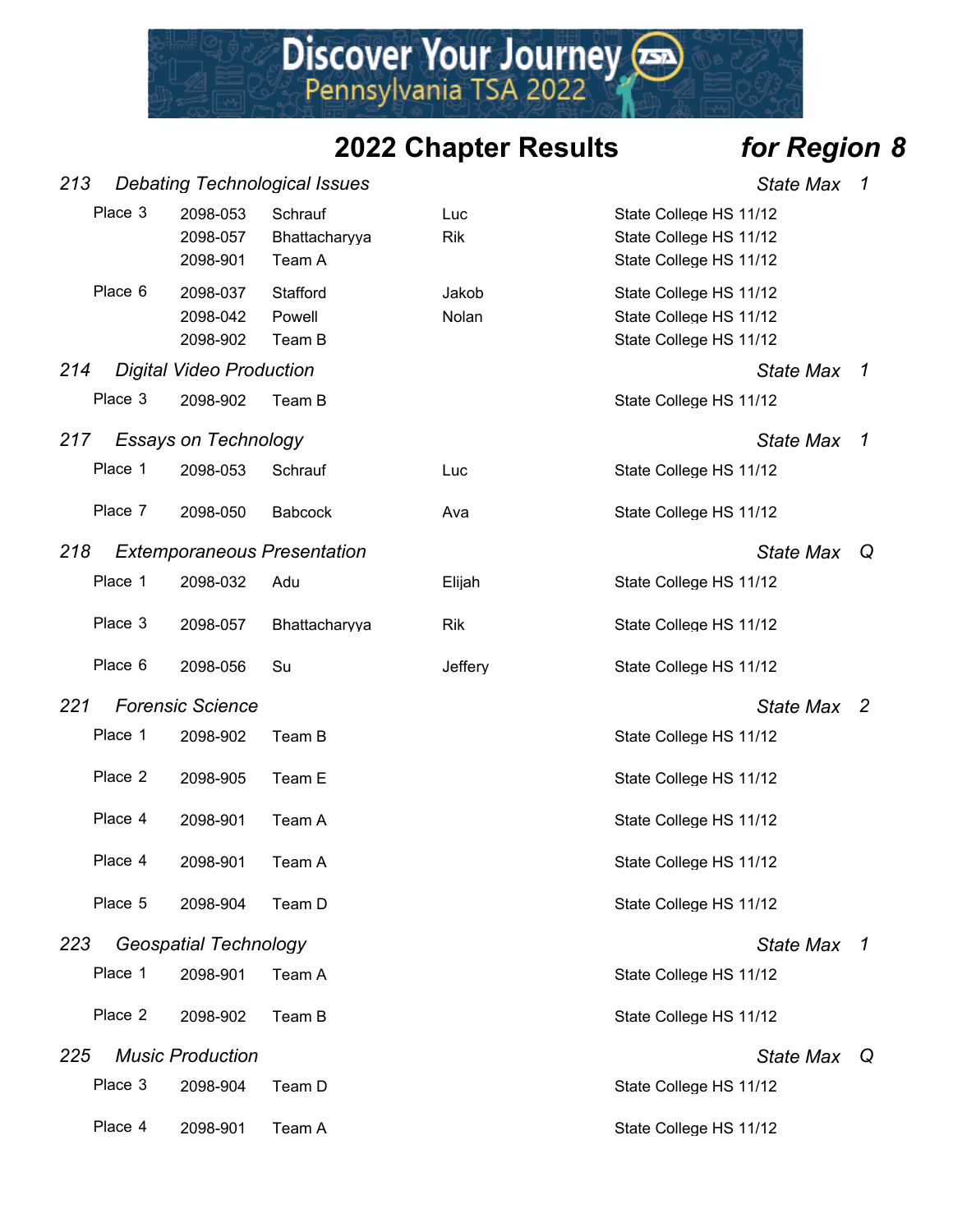

| 227 |          | <b>Photographic Technology</b>    |                                   |            | <b>State Max</b>       | Q              |
|-----|----------|-----------------------------------|-----------------------------------|------------|------------------------|----------------|
|     | Place 7  | 2098-007                          | Wyckoff                           | Margo      | State College HS 11/12 |                |
| 228 |          | <b>Prepared Presentation</b>      |                                   |            | <b>State Max</b>       | Q              |
|     | Place 1  | 2098-057                          | Bhattacharyya                     | <b>Rik</b> | State College HS 11/12 |                |
| 229 |          | <b>Promotional Design</b>         |                                   |            | <b>State Max</b>       | Q              |
|     | Place 1  | 2098-007                          | Wyckoff                           | Margo      | State College HS 11/12 |                |
| 230 |          |                                   | Scientific Visualization (SciVis) |            | <b>State Max</b>       | Q              |
|     | Place 1  | 2098-901                          | Team A                            |            | State College HS 11/12 |                |
|     | Place 2  | 2098-902                          | Team B                            |            | State College HS 11/12 |                |
| 231 |          | Software Development              |                                   |            | <b>State Max</b>       | $\overline{1}$ |
|     | Place 1  | 2098-903                          | Team C                            |            | State College HS 11/12 |                |
| 233 |          | <b>System Control Technology</b>  |                                   |            | <b>State Max</b>       | 7              |
|     | Place 2  | 2098-903                          | Team C                            |            | State College HS 11/12 |                |
| 234 |          | <b>Technology Bowl</b>            |                                   |            | State Max 2            |                |
|     | Place 1  | 2098-901                          | Team A                            |            | State College HS 11/12 |                |
|     | Place 3  | 2098-902                          | Team B                            |            | State College HS 11/12 |                |
|     | Place 4  | 2098-904                          | Team D                            |            | State College HS 11/12 |                |
| 235 |          | <b>Technology Problem Solving</b> |                                   |            | <b>State Max</b>       | - Q            |
|     | Place 5  | 2098-902                          | Team B                            |            | State College HS 11/12 |                |
|     | Place 8  | 2098-904                          | Team D                            |            | State College HS 11/12 |                |
|     | Place 11 | 2098-903                          | Team C                            |            | State College HS 11/12 |                |
|     |          | 237 Video Game Design             |                                   |            | State Max 2            |                |
|     | Place 1  | 2098-901                          | Team A                            |            | State College HS 11/12 |                |
|     |          | 253 PA - Logo Design              |                                   |            | State Max 2            |                |
|     | Place 2  | 2098-034                          | Liu                               | Daniel     | State College HS 11/12 |                |
| 272 |          | <b>Technology Bowl - Written</b>  |                                   |            | State Max 0            |                |
|     | Place 1  | 2098-016                          | Hanford                           | Noah       | State College HS 11/12 |                |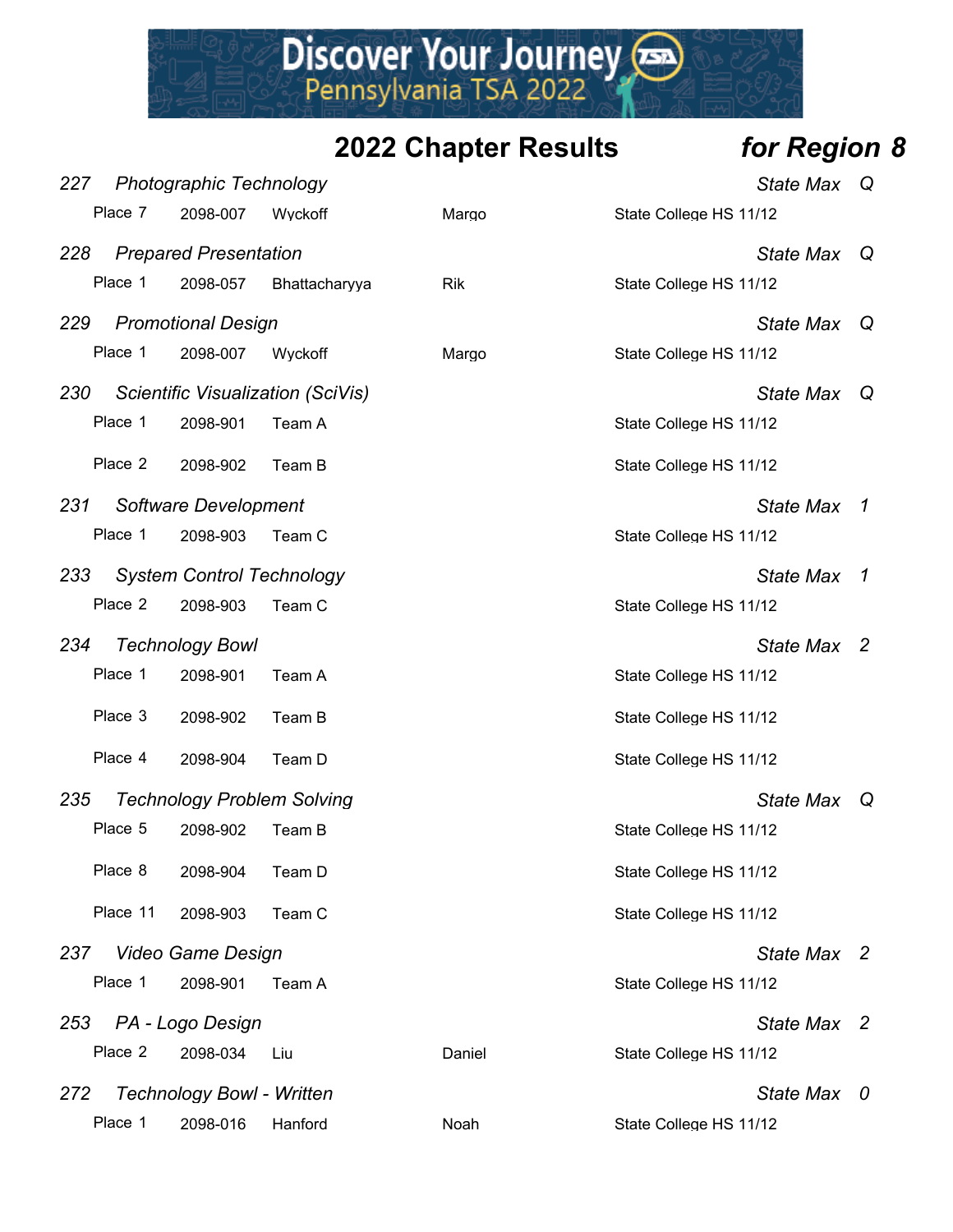

| Place 2  | 2098-057 | <b>Bhattacharvva</b> | <b>Rik</b> | State College HS 11/12 |
|----------|----------|----------------------|------------|------------------------|
| Place 3  | 2098-032 | Adu                  | Elijah     | State College HS 11/12 |
| Place 6  | 2098-047 | Mroz                 | Zac        | State College HS 11/12 |
| Place 7  | 2098-018 | Zhang                | Jerry      | State College HS 11/12 |
| Place 9  | 2098-036 | <b>Ruback</b>        | Miriam     | State College HS 11/12 |
| Place 10 | 2098-038 | Waite                | Nathan     | State College HS 11/12 |
| Place 11 | 2098-053 | Schrauf              | Luc        | State College HS 11/12 |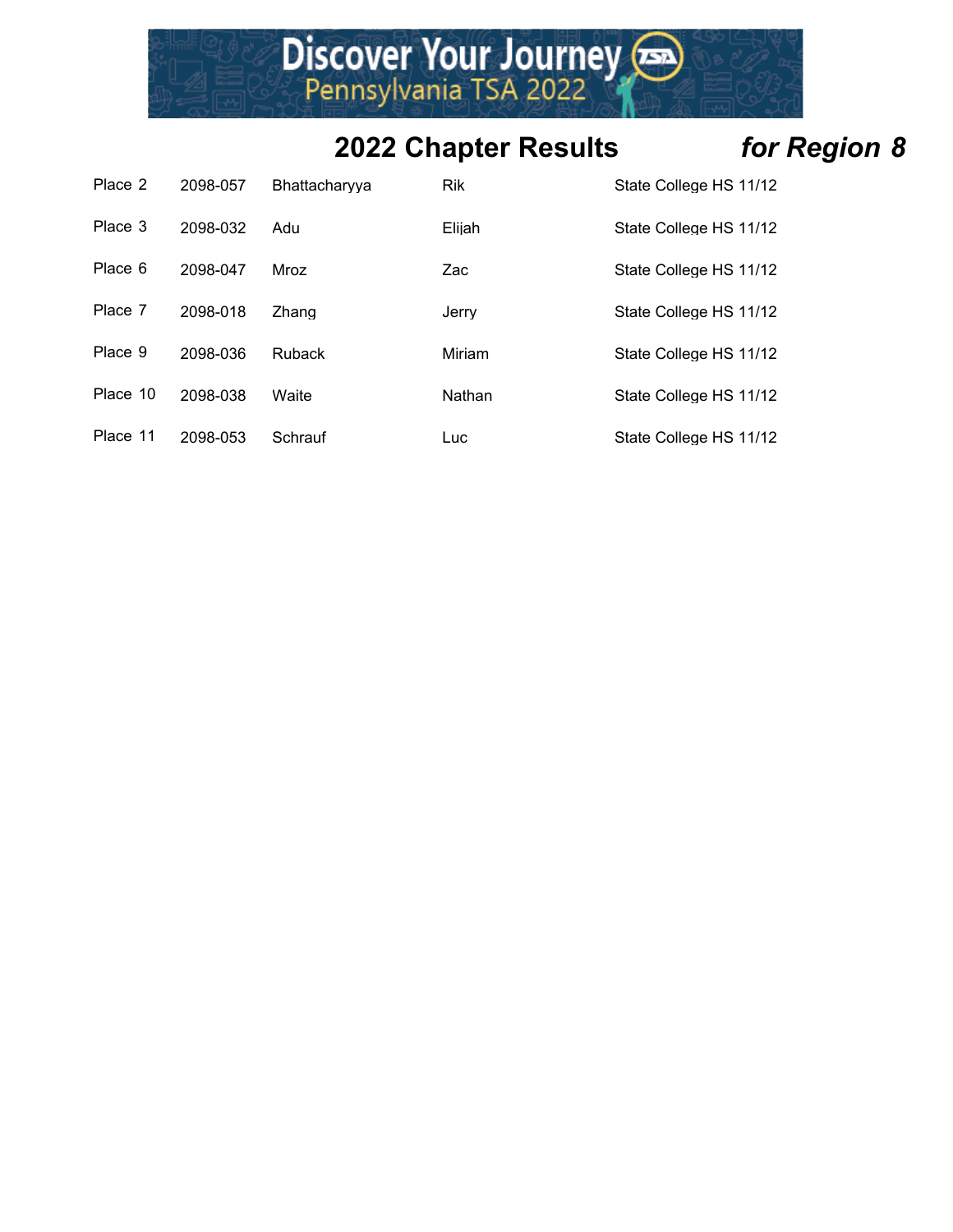Discover Your Journey

| 2103 |              | <b>Richland Sr. HS</b>            |                                      |          |                 |                  |                |
|------|--------------|-----------------------------------|--------------------------------------|----------|-----------------|------------------|----------------|
| 201  | Animatronics |                                   |                                      |          |                 | <b>State Max</b> | $\overline{2}$ |
|      | Place 2      | 2103-901                          | Team A                               |          | Richland Sr. HS |                  |                |
| 202  |              | <b>Architectural Design</b>       |                                      |          |                 | <b>State Max</b> | Q              |
|      | Place 1      | 2103-901                          | Team A                               |          | Richland Sr. HS |                  |                |
| 203  |              | <b>Biotechnology Design</b>       |                                      |          |                 | <b>State Max</b> | Q              |
|      | Place 1      | 2103-902                          | Team B                               |          | Richland Sr. HS |                  |                |
|      | Place 4      | 2103-901                          | Team A                               |          | Richland Sr. HS |                  |                |
| 205  |              | <b>CAD Architecture</b>           |                                      |          |                 | <b>State Max</b> | - 3            |
|      | Place 1      | 2103-004                          | Chung                                | Leah     | Richland Sr. HS |                  |                |
|      | Place 2      | 2103-003                          | <b>Bunnell</b>                       | Samantha | Richland Sr. HS |                  |                |
| 212  |              | <b>Data Science and Analytics</b> |                                      |          |                 | <b>State Max</b> | $\mathcal{I}$  |
|      | Place 3      | 2103-901                          | Team A                               |          | Richland Sr. HS |                  |                |
| 213  |              |                                   | <b>Debating Technological Issues</b> |          |                 | <b>State Max</b> | $\overline{1}$ |
|      | Place 4      | 2103-002                          | <b>Bauer</b>                         | Andrew   | Richland Sr. HS |                  |                |
|      |              | 2103-016                          | Milne                                | Caden    | Richland Sr. HS |                  |                |
|      |              | 2103-901                          | Team A                               |          | Richland Sr. HS |                  |                |
| 214  |              | <b>Digital Video Production</b>   |                                      |          |                 | <b>State Max</b> | $\mathcal{I}$  |
|      | Place 1      | 2103-902                          | Team B                               |          | Richland Sr. HS |                  |                |
|      | Place 4      | 2103-901                          | Team A                               |          | Richland Sr. HS |                  |                |
| 216  |              | <b>Engineering Design</b>         |                                      |          |                 | State Max        | Q              |
|      | Place 1      | 2103-901                          | Team A                               |          | Richland Sr. HS |                  |                |
|      | Place 2      | 2103-902                          | Team B                               |          | Richland Sr. HS |                  |                |
| 217  |              | <b>Essays on Technology</b>       |                                      |          |                 | <b>State Max</b> | $\overline{1}$ |
|      | Place 8      | 2103-021                          | Rzasa                                | Malia    | Richland Sr. HS |                  |                |
| 218  |              |                                   | <b>Extemporaneous Presentation</b>   |          |                 | <b>State Max</b> | Q              |
|      | Place 2      | 2103-006                          | Melanie                              | Gerko    | Richland Sr. HS |                  |                |
|      | Place 5      | 2103-002                          | Bauer                                | Andrew   | Richland Sr. HS |                  |                |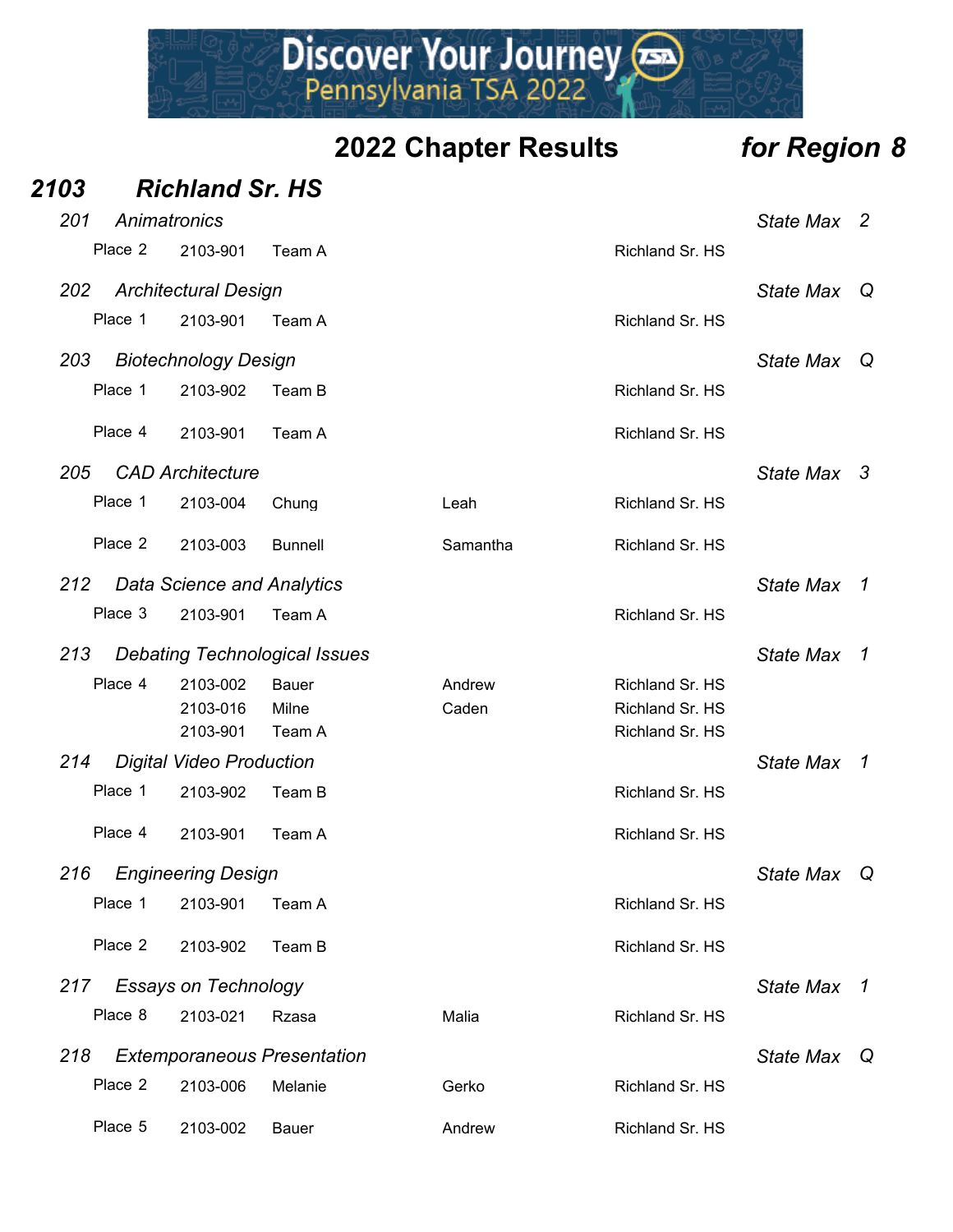

|     |         |                                  |                                   | <b>2022 Chapter Results</b> |                 | for Region 8     |                          |
|-----|---------|----------------------------------|-----------------------------------|-----------------------------|-----------------|------------------|--------------------------|
| 225 |         | <b>Music Production</b>          |                                   |                             |                 | State Max Q      |                          |
|     | Place 1 | 2103-901                         | Team A                            |                             | Richland Sr. HS |                  |                          |
| 226 |         | <b>On Demand Video</b>           |                                   |                             |                 | State Max 1      |                          |
|     | Place 5 | 2103-901                         | Team A                            |                             | Richland Sr. HS |                  |                          |
|     |         | 227 Photographic Technology      |                                   |                             |                 | <b>State Max</b> | $\mathsf Q$              |
|     | Place 1 | 2103-014                         | McKendree                         | Eryn                        | Richland Sr. HS |                  |                          |
|     | Place 4 | 2103-013                         | Mathis                            | Caitlin                     | Richland Sr. HS |                  |                          |
| 228 |         | <b>Prepared Presentation</b>     |                                   |                             |                 | <b>State Max</b> | └Q                       |
|     | Place 2 | 2103-023                         | Sridhar                           | Ayush                       | Richland Sr. HS |                  |                          |
| 231 |         | Software Development             |                                   |                             |                 | State Max 1      |                          |
|     | Place 3 | 2103-901                         | Team A                            |                             | Richland Sr. HS |                  |                          |
| 234 |         | <b>Technology Bowl</b>           |                                   |                             |                 | State Max 2      |                          |
|     | Place 2 | 2103-901                         | Team A                            |                             | Richland Sr. HS |                  |                          |
| 235 |         |                                  | <b>Technology Problem Solving</b> |                             |                 | State Max Q      |                          |
|     | Place 2 | 2103-901                         | Team A                            |                             | Richland Sr. HS |                  |                          |
| 237 |         | <b>Video Game Design</b>         |                                   |                             |                 | State Max 2      |                          |
|     | Place 3 | 2103-901                         | Team A                            |                             | Richland Sr. HS |                  |                          |
|     |         | 254 PA - Materials Process       |                                   |                             |                 | <b>State Max</b> | $\overline{\phantom{a}}$ |
|     | Place 2 | 2103-020                         | Rager                             | <b>Brianna</b>              | Richland Sr. HS |                  |                          |
| 257 |         | <b>PA</b> - Safety Illustration  |                                   |                             |                 | <b>State Max</b> | 1                        |
|     | Place 2 | 2103-024                         | Zheng                             | Michelle                    | Richland Sr. HS |                  |                          |
| 272 |         | <b>Technology Bowl - Written</b> |                                   |                             |                 | State Max 0      |                          |
|     | Place 8 | 2103-002                         | <b>Bauer</b>                      | Andrew                      | Richland Sr. HS |                  |                          |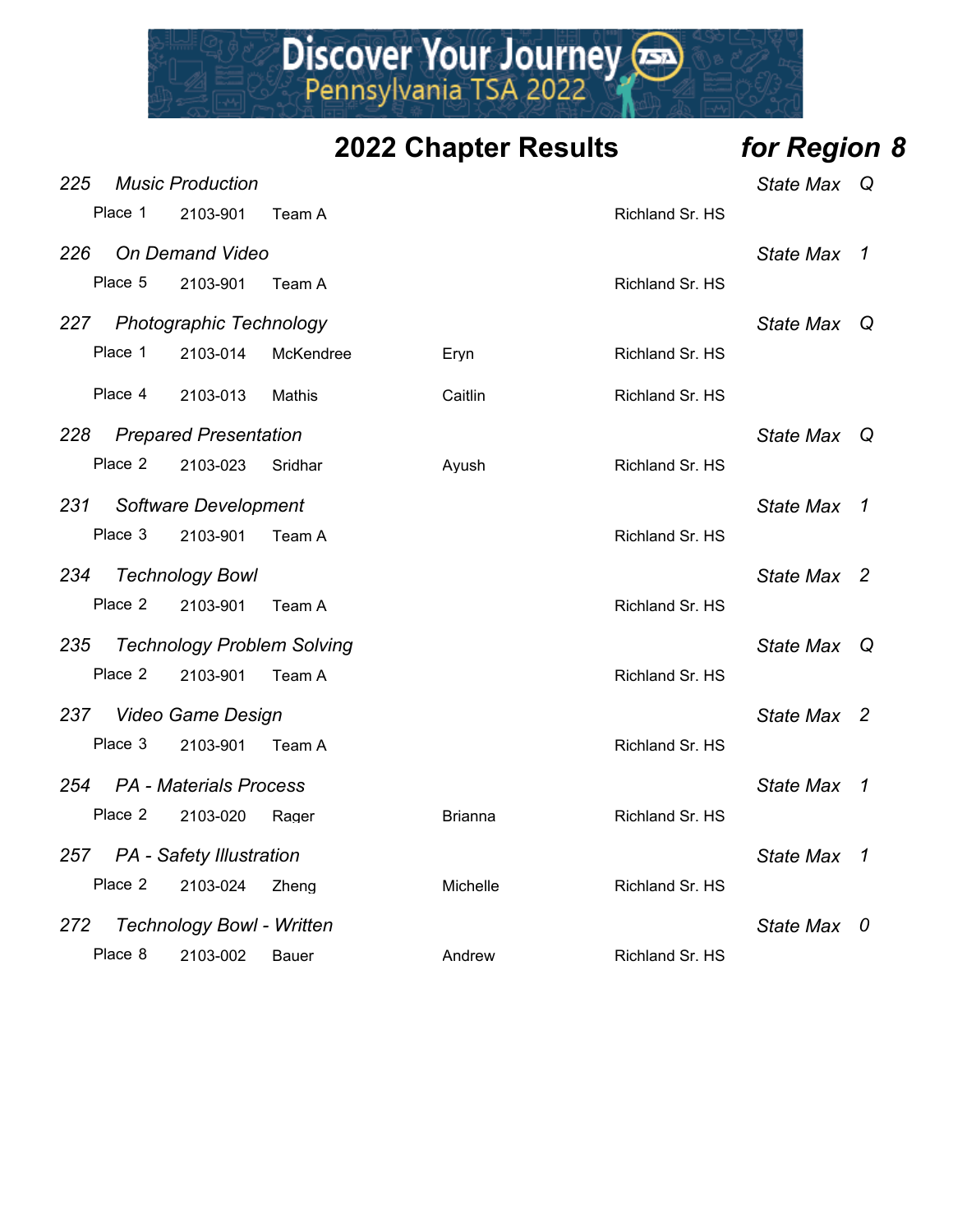

#### *2113 Altoona Area HS*

| 208                            |                                            | <b>Children's Stories</b> |         |          |                 | State Max Q |  |
|--------------------------------|--------------------------------------------|---------------------------|---------|----------|-----------------|-------------|--|
|                                | Place 1                                    | 2113-901                  | Team A  |          | Altoona Area HS |             |  |
| 217                            | <b>Essays on Technology</b><br>State Max 1 |                           |         |          |                 |             |  |
|                                | Place 3                                    | 2113-004                  | Mueller | Danielle | Altoona Area HS |             |  |
| 221<br><b>Forensic Science</b> |                                            |                           |         |          |                 | State Max 2 |  |

Place 6 2113-901 Team A Altoona Area HS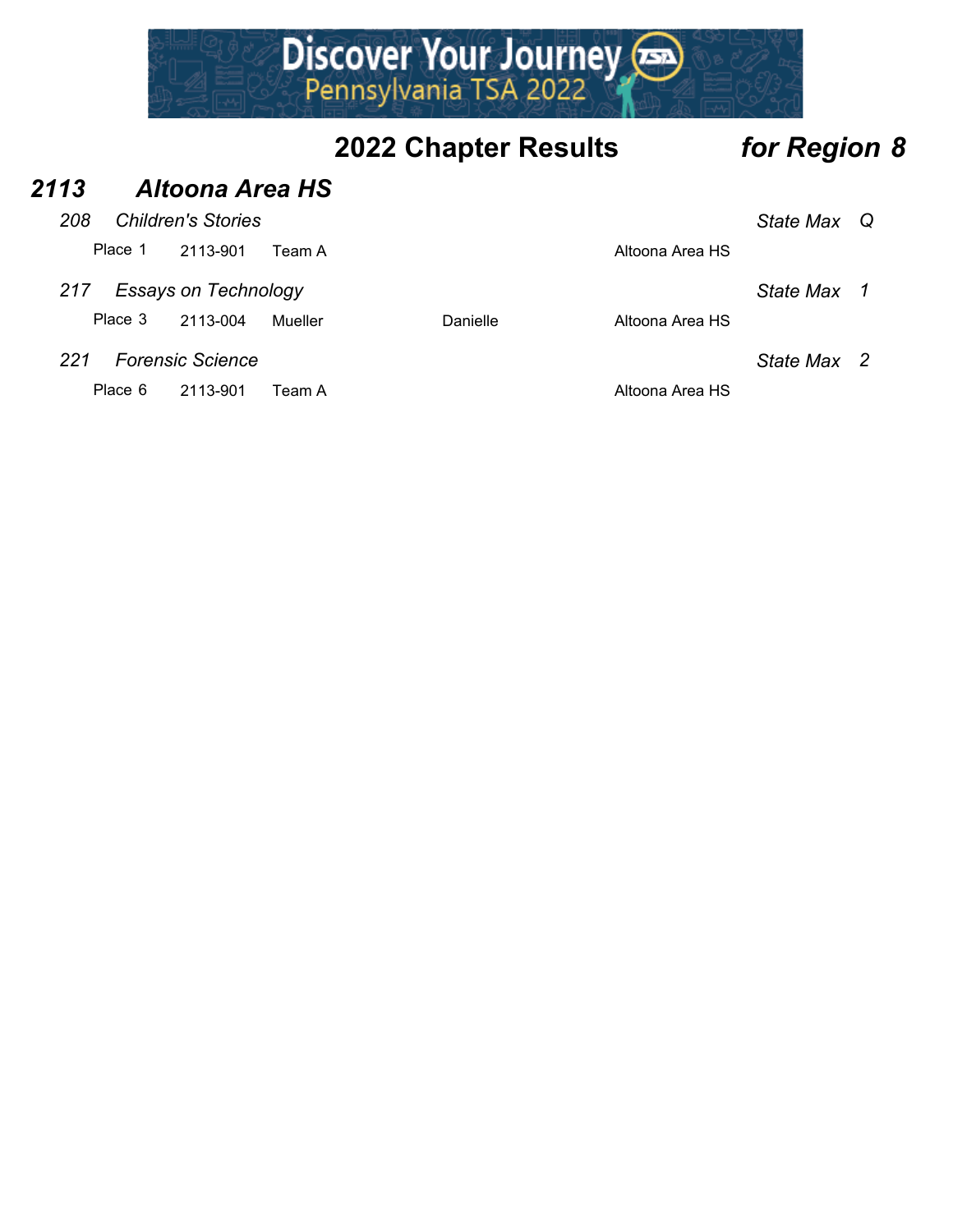## Discover Your Journey

| 2120 |         | <b>Bedford HS</b>                |                                                |         |                   |                  |                |
|------|---------|----------------------------------|------------------------------------------------|---------|-------------------|------------------|----------------|
| 202  |         | <b>Architectural Design</b>      |                                                |         |                   | <b>State Max</b> | Q              |
|      | Place 3 | 2120-901                         | Team A                                         |         | <b>Bedford HS</b> |                  |                |
| 206  |         | <b>CAD Engineering</b>           |                                                |         |                   | <b>State Max</b> | 3              |
|      | Place 1 | 2120-003                         | Dunkle                                         | Tyler   | <b>Bedford HS</b> |                  |                |
|      | Place 3 | 2120-006                         | Ruffley                                        | Tristen | <b>Bedford HS</b> |                  |                |
| 210  |         |                                  | <b>Computer Integrated Manufacturing (CIM)</b> |         |                   | <b>State Max</b> | 0              |
|      | Place 1 | 2120-901                         | Team A                                         |         | <b>Bedford HS</b> |                  |                |
| 219  |         |                                  | <b>Fashion Design and Technology</b>           |         |                   | <b>State Max</b> | 1              |
|      | Place 3 | 2120-009                         | Calhoun                                        | Mya     | <b>Bedford HS</b> |                  |                |
|      |         | 2120-010                         | Defibaugh                                      | Mason   | <b>Bedford HS</b> |                  |                |
|      |         | 2120-901                         | Team A                                         |         | <b>Bedford HS</b> |                  |                |
| 220  |         | <b>Flight Endurance</b>          |                                                |         |                   | <b>State Max</b> | Q              |
|      | Place 1 | 2120-006                         | Ruffley                                        | Tristen | <b>Bedford HS</b> |                  |                |
| 221  |         | <b>Forensic Science</b>          |                                                |         |                   | <b>State Max</b> | $\overline{2}$ |
|      | Place 6 | 2120-901                         | Team A                                         |         | <b>Bedford HS</b> |                  |                |
| 231  |         | Software Development             |                                                |         |                   | <b>State Max</b> | 1              |
|      | Place 2 | 2120-901                         | Team A                                         |         | <b>Bedford HS</b> |                  |                |
| 233  |         | <b>System Control Technology</b> |                                                |         |                   | <b>State Max</b> | 1              |
|      | Place 4 | 2120-901                         | Team A                                         |         | <b>Bedford HS</b> |                  |                |
| 236  |         | <b>Transportation Modeling</b>   |                                                |         |                   | <b>State Max</b> | Q              |
|      | Place 1 | 2120-014                         | Blackburn                                      | Wyatt   | <b>Bedford HS</b> |                  |                |
|      | Place 2 | 2120-007                         | Wertz                                          | Garett  | <b>Bedford HS</b> |                  |                |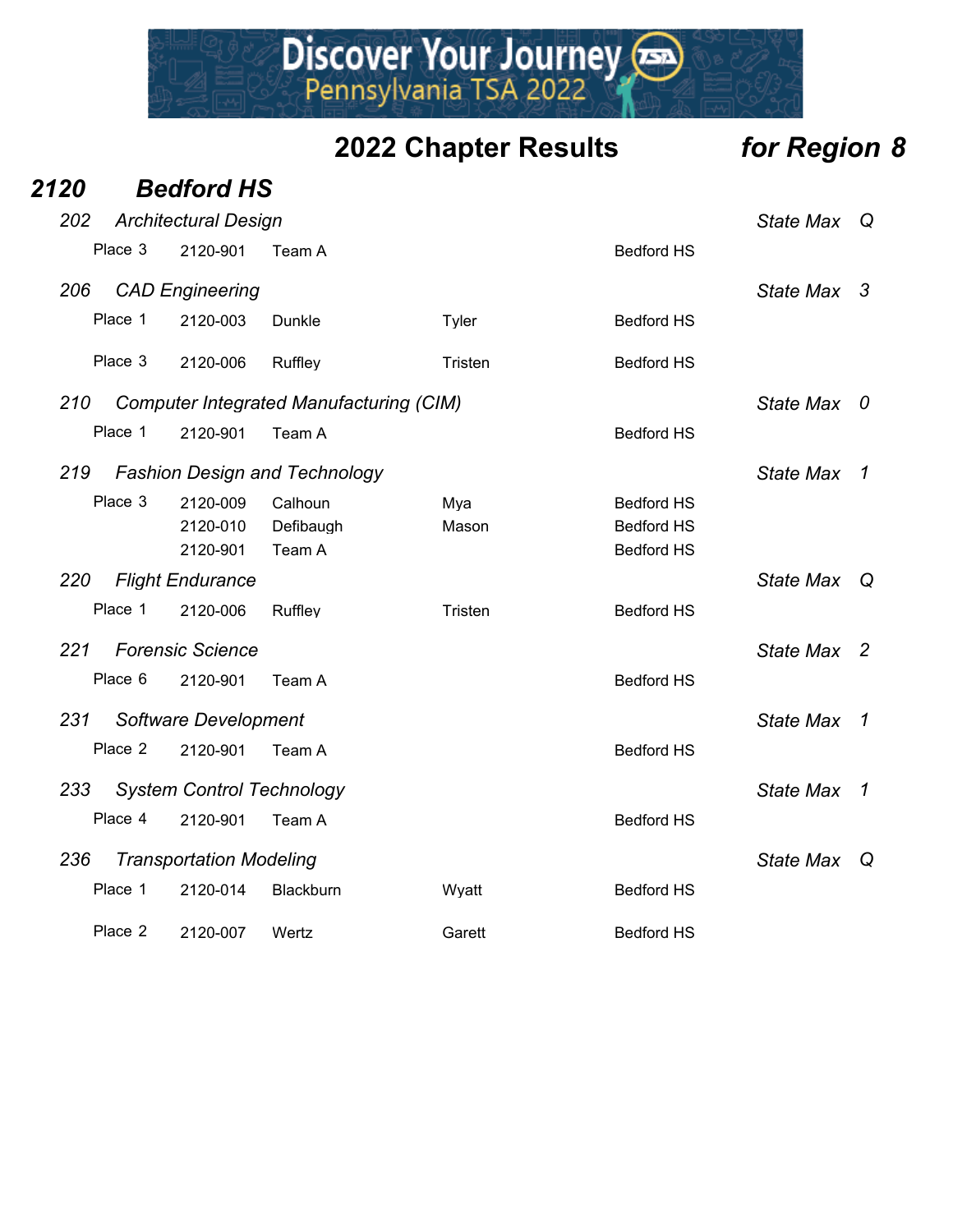

#### *2135 Windber Area HS*

| 226 |                                | On Demand Video |        |                           | State Max 1 |  |
|-----|--------------------------------|-----------------|--------|---------------------------|-------------|--|
|     | Place 1                        | 2135-902        | Team B | Windber Area HS           |             |  |
|     | Place 4                        | 2135-901        | Team A | Windber Area HS           |             |  |
| 227 | <b>Photographic Technology</b> | State Max Q     |        |                           |             |  |
|     | Place 6                        | 2135-002        | Dzurko | Hailev<br>Windber Area HS |             |  |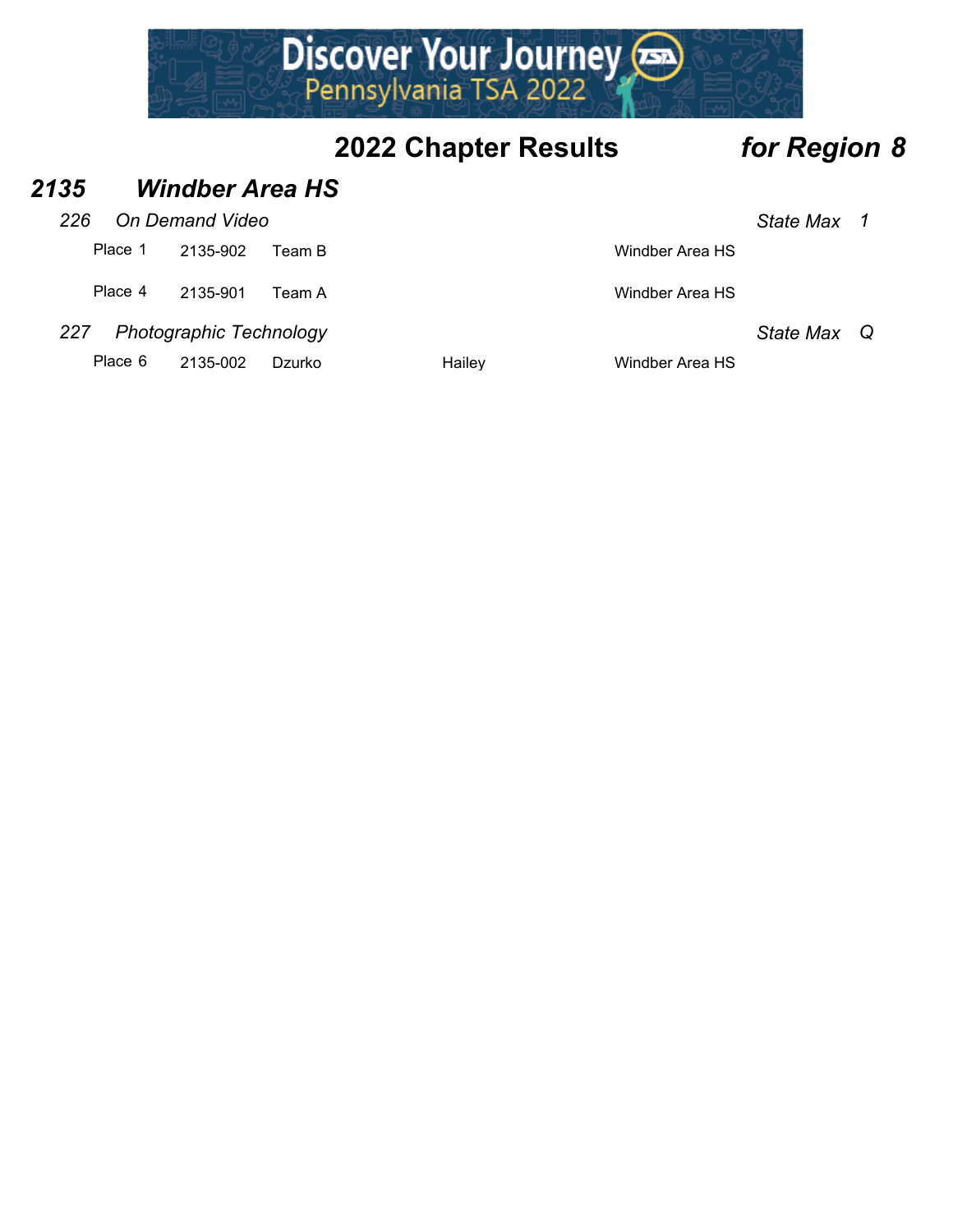## Discover Your Journey

### **2022 Chapter Results** *for Region 8*

### *2148 Mifflin County HS 201 Animatronics State Max 2* Place 1 2148-901 Team A Mifflin County HS *209 Coding State Max 1* Place 1 2148-901 Team A Mifflin County HS *210 Computer Integrated Manufacturing (CIM) State Max 0* Place 3 2148-901 Team A Mifflin County HS *220 Flight Endurance State Max Q* Place 3 2148-011 Buffington Noah Noah Mifflin County HS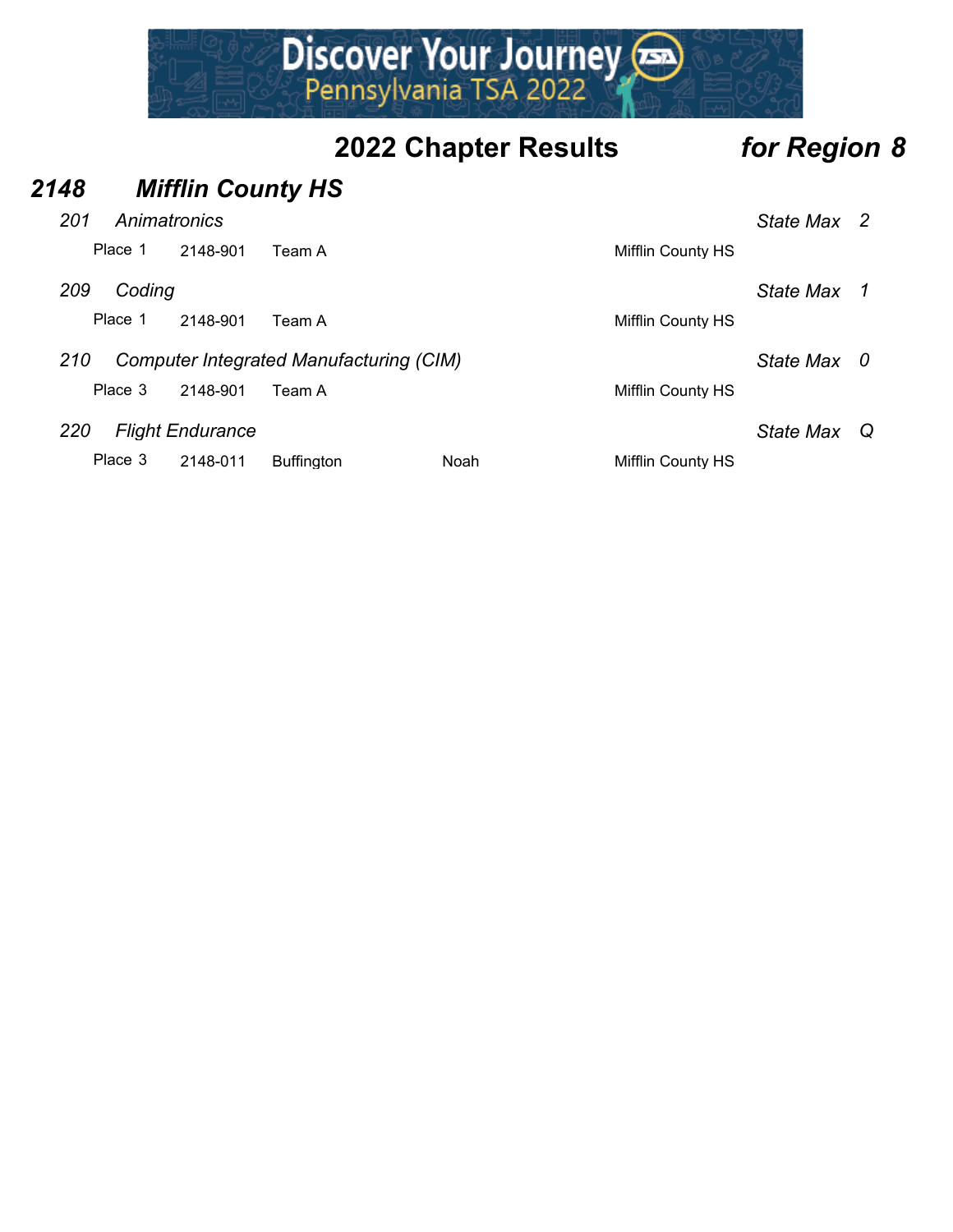Discover Your Journey

#### *2169 Bishop McCort Catholic HS*

| 213                     | <b>Debating Technological Issues</b><br><b>State Max</b> |                                   |                              |                  |                                                                                                          |                  | 1  |
|-------------------------|----------------------------------------------------------|-----------------------------------|------------------------------|------------------|----------------------------------------------------------------------------------------------------------|------------------|----|
|                         | Place 2                                                  | 2169-002<br>2169-012<br>2169-904  | Amper<br>Shayesteh<br>Team D | Charlize<br>Reza | <b>Bishop McCort Catholic HS</b><br><b>Bishop McCort Catholic HS</b><br><b>Bishop McCort Catholic HS</b> |                  |    |
| 217                     |                                                          | Essays on Technology              |                              |                  |                                                                                                          | State Max        | -1 |
|                         | Place 2                                                  | 2169-019                          | Leitenberger                 | Ella             | <b>Bishop McCort Catholic HS</b>                                                                         |                  |    |
|                         | Place 5                                                  | 2169-011                          | Rapp                         | Eden             | <b>Bishop McCort Catholic HS</b>                                                                         |                  |    |
| 235                     |                                                          | <b>Technology Problem Solving</b> |                              |                  |                                                                                                          | <b>State Max</b> | Q  |
|                         | Place 12                                                 | 2169-901                          | Team A                       |                  | <b>Bishop McCort Catholic HS</b>                                                                         |                  |    |
| 238                     | Webmaster                                                |                                   |                              |                  |                                                                                                          | State Max        | Q  |
|                         | Place 2                                                  | 2169-901                          | Team A                       |                  | <b>Bishop McCort Catholic HS</b>                                                                         |                  |    |
| 253<br>PA - Logo Design |                                                          |                                   |                              |                  | State Max 2                                                                                              |                  |    |
|                         | Place 3                                                  | 2169-002                          | Amper                        | Charlize         | <b>Bishop McCort Catholic HS</b>                                                                         |                  |    |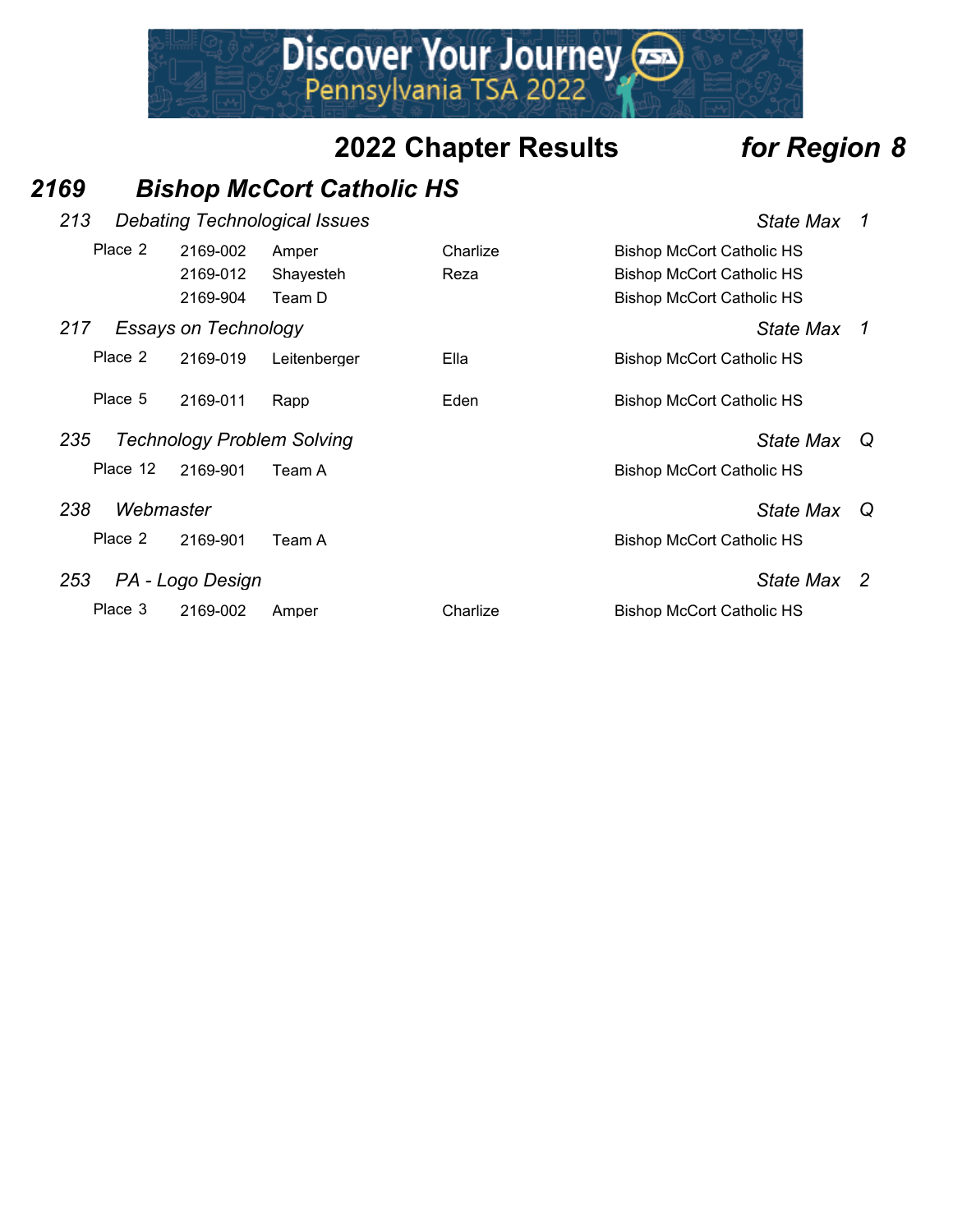Discover Your Journey

#### *2192 Conemaugh Township Area HS*

|     | 204<br><b>Board Game Design</b> |                             |                                    |              |                            |                |
|-----|---------------------------------|-----------------------------|------------------------------------|--------------|----------------------------|----------------|
|     | Place 2                         | 2192-004                    | Derricott                          | Mya          | Conemaugh Township Area HS |                |
|     |                                 | 2192-009                    | Roman                              | Emilee       | Conemaugh Township Area HS |                |
|     |                                 | 2192-010                    | Thomas                             | Evan         | Conemaugh Township Area HS |                |
|     |                                 | 2192-901                    | Team A                             |              | Conemaugh Township Area HS |                |
| 215 |                                 | <b>Dragster Design</b>      |                                    |              | <b>State Max</b>           | Q              |
|     | Place 1                         | 2192-008                    | Getson                             | Noah         | Conemaugh Township Area HS |                |
|     | Place 2                         | 2192-007                    | Mull                               | Mercedes     | Conemaugh Township Area HS |                |
| 217 |                                 | <b>Essays on Technology</b> |                                    |              | <b>State Max</b>           | 1              |
|     | Place 6                         | 2192-004                    | Derricott                          | Mya          | Conemaugh Township Area HS |                |
| 218 |                                 |                             | <b>Extemporaneous Presentation</b> |              | <b>State Max</b>           | Q              |
|     | Place 4                         | 2192-015                    | Pongrac                            | <b>Derek</b> | Conemaugh Township Area HS |                |
| 221 |                                 | <b>Forensic Science</b>     |                                    |              | <b>State Max</b>           | $\overline{2}$ |
|     | Place 2                         | 2192-902                    | Team B                             |              | Conemaugh Township Area HS |                |
| 227 |                                 | Photographic Technology     |                                    |              | <b>State Max</b>           | Q              |
|     | Place 2                         | 2192-006                    | Thomas                             | Haylee       | Conemaugh Township Area HS |                |
|     | Place 5                         | 2192-009                    | Roman                              | Emilee       | Conemaugh Township Area HS |                |
|     | Place 8                         | 2192-004                    | Derricott                          | Mya          | Conemaugh Township Area HS |                |
| 229 |                                 | <b>Promotional Design</b>   |                                    |              | <b>State Max</b>           | Q              |
|     | Place 6                         | 2192-006                    | Thomas                             | Haylee       | Conemaugh Township Area HS |                |
| 235 |                                 |                             | <b>Technology Problem Solving</b>  |              | <b>State Max</b>           | Q              |
|     | Place 4                         | 2192-906                    | Team F                             |              | Conemaugh Township Area HS |                |
|     | Place 9                         | 2192-903                    | Team C                             |              | Conemaugh Township Area HS |                |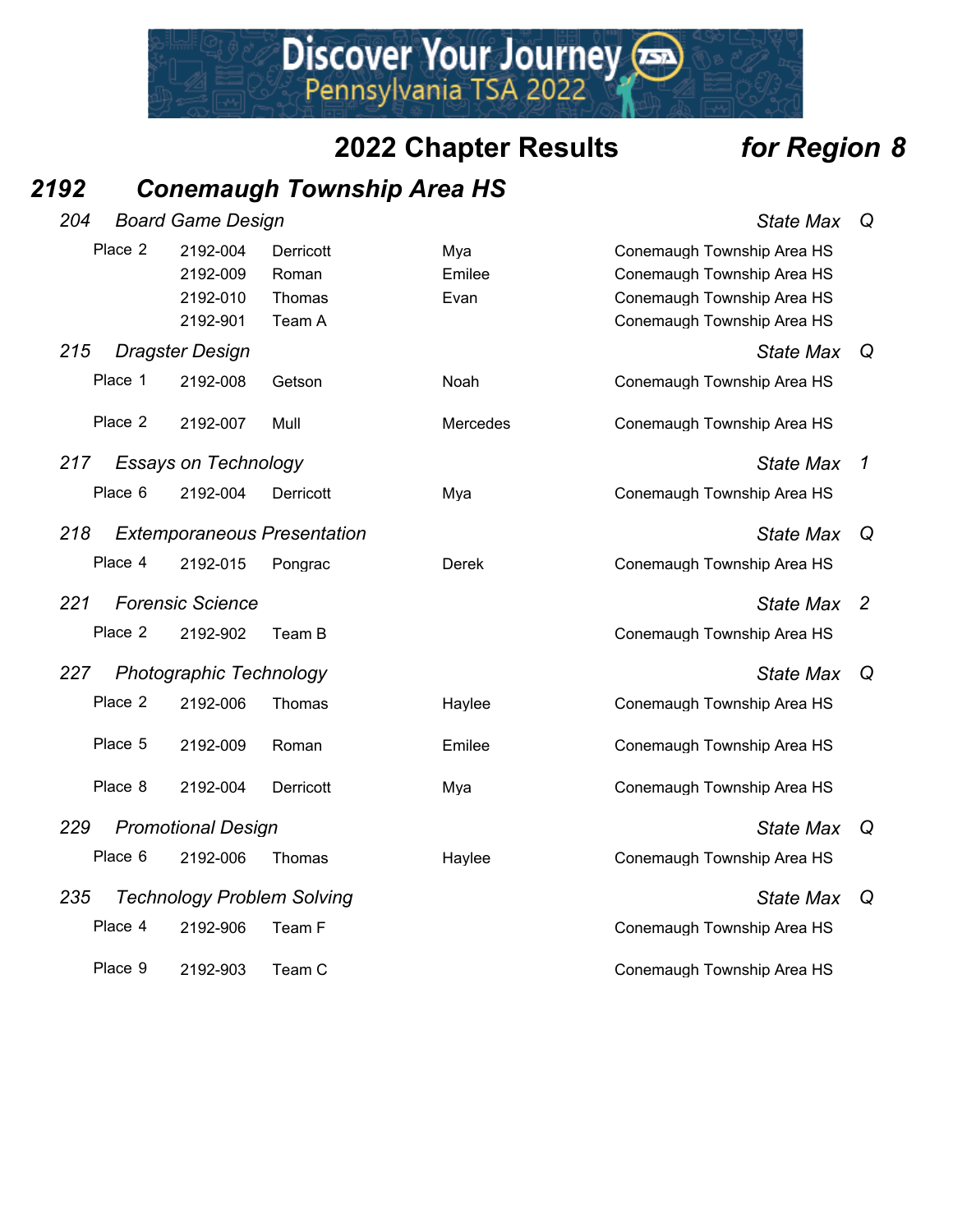## Discover Your Journey

### **2022 Chapter Results** *for Region 8*

*2218 Cambria Heights HS*

| 204           | <b>Board Game Design</b>     |                                                    |               |                    | <b>State Max</b> | Q              |
|---------------|------------------------------|----------------------------------------------------|---------------|--------------------|------------------|----------------|
| Place 3       | 2218-901                     | Team A                                             |               | Cambria Heights HS |                  |                |
| Place 4       | 2218-902                     | Team B                                             |               | Cambria Heights HS |                  |                |
| 206           | <b>CAD Engineering</b>       |                                                    |               |                    | State Max 3      |                |
| Place 5       | 2218-011                     | Mislevy                                            | Zach          | Cambria Heights HS |                  |                |
| 208           | <b>Children's Stories</b>    |                                                    |               |                    | <b>State Max</b> | $\mathsf Q$    |
| Place 3       | 2218-902                     | Team B                                             |               | Cambria Heights HS |                  |                |
| Place 4       | 2218-903                     | Team C                                             |               | Cambria Heights HS |                  |                |
| 209<br>Coding |                              |                                                    |               |                    | <b>State Max</b> | 1              |
| Place 2       | 2218-901                     | Team A                                             |               | Cambria Heights HS |                  |                |
| 212           | Data Science and Analytics   |                                                    |               |                    | <b>State Max</b> | -1             |
| Place 1       | 2218-901                     | Team A                                             |               | Cambria Heights HS |                  |                |
| 213           |                              | <b>Debating Technological Issues</b>               |               |                    | <b>State Max</b> | 1              |
| Place 1       | 2218-011                     | Mislevy                                            | Zach          | Cambria Heights HS |                  |                |
|               | 2218-012                     | Hall                                               | lan           | Cambria Heights HS |                  |                |
|               | 2218-901                     | Team A                                             |               | Cambria Heights HS |                  |                |
| 217           | <b>Essays on Technology</b>  |                                                    |               |                    | <b>State Max</b> | $\overline{1}$ |
| Place 4       | 2218-003                     | Thomas                                             | <b>Braden</b> | Cambria Heights HS |                  |                |
| 219           |                              | <b>Fashion Design and Technology</b>               |               |                    | <b>State Max</b> | 1              |
| Place 1       | 2218-901                     | Team A                                             |               | Cambria Heights HS |                  |                |
| 222           |                              | <b>Future Technology &amp; Engineering Teacher</b> |               |                    | State Max Q      |                |
| Place 2       | 2218-004                     | Kitchen                                            | Lyndsey       | Cambria Heights HS |                  |                |
| Place 3       | 2218-013                     | Malenich                                           | Austin        | Cambria Heights HS |                  |                |
| 228           | <b>Prepared Presentation</b> |                                                    |               |                    | <b>State Max</b> | Q              |
| Place 3       | 2218-003                     | Thomas                                             | <b>Braden</b> | Cambria Heights HS |                  |                |
| 229           | <b>Promotional Design</b>    |                                                    |               |                    | State Max Q      |                |
| Place 4       | 2218-005                     | Link                                               | Morgan        | Cambria Heights HS |                  |                |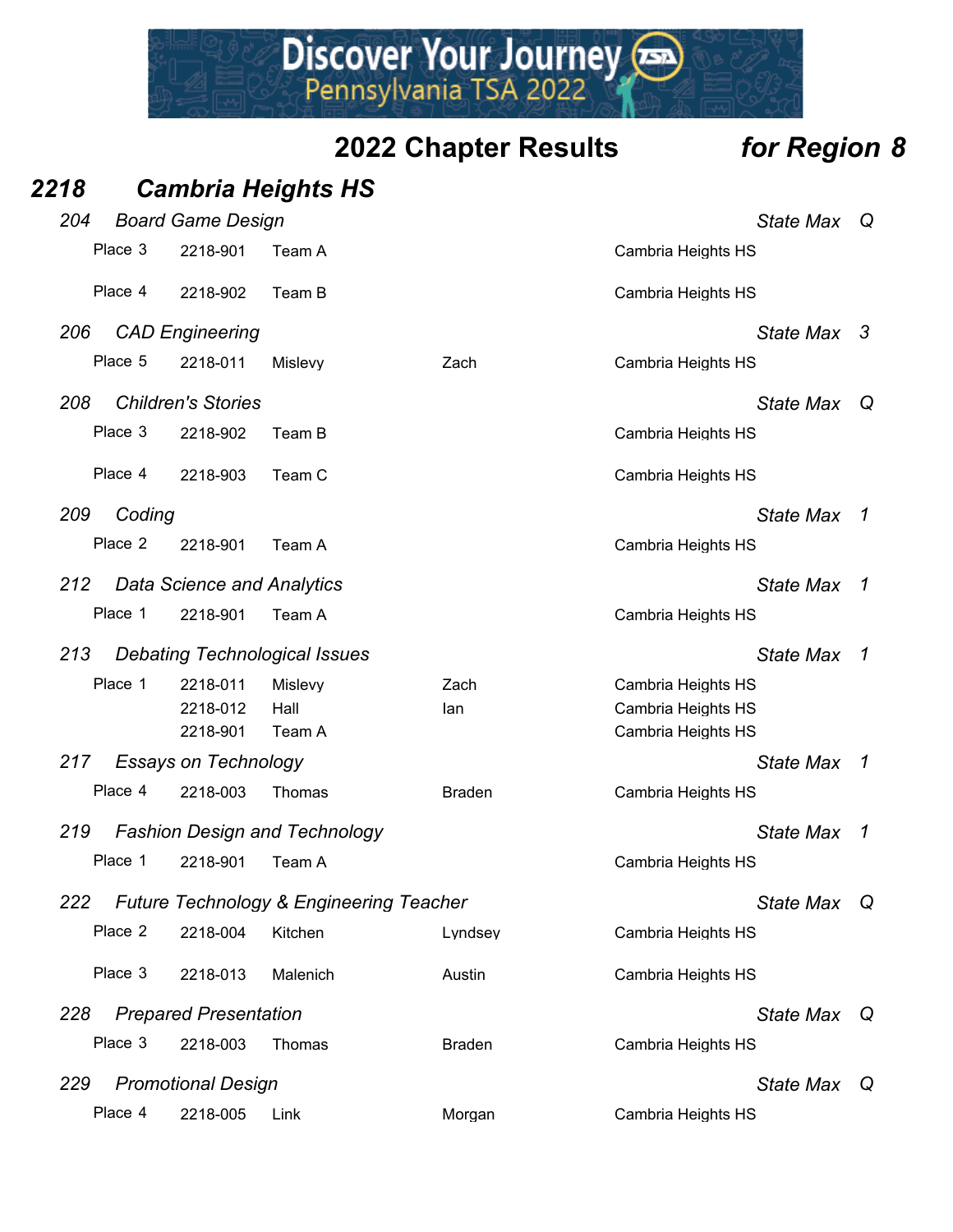

|     | Place 5  | 2218-003                          | Thomas                                     | <b>Braden</b> | Cambria Heights HS |  |
|-----|----------|-----------------------------------|--------------------------------------------|---------------|--------------------|--|
| 232 |          |                                   | <b>Structural Design &amp; Engineering</b> |               | State Max Q        |  |
|     | Place 4  | 2218-901                          | Team A                                     |               | Cambria Heights HS |  |
| 233 |          | <b>System Control Technology</b>  |                                            |               | State Max 1        |  |
|     | Place 3  | 2218-901                          | Team A                                     |               | Cambria Heights HS |  |
| 234 |          | <b>Technology Bowl</b>            |                                            |               | State Max 2        |  |
|     | Place 7  | 2218-901                          | Team A                                     |               | Cambria Heights HS |  |
| 235 |          | <b>Technology Problem Solving</b> |                                            |               | State Max Q        |  |
|     | Place 1  | 2218-901                          | Team A                                     |               | Cambria Heights HS |  |
|     | Place 10 | 2218-902                          | Team B                                     |               | Cambria Heights HS |  |
| 272 |          | <b>Technology Bowl - Written</b>  |                                            |               | State Max 0        |  |
|     | Place 4  | 2218-011                          | Mislevy                                    | Zach          | Cambria Heights HS |  |